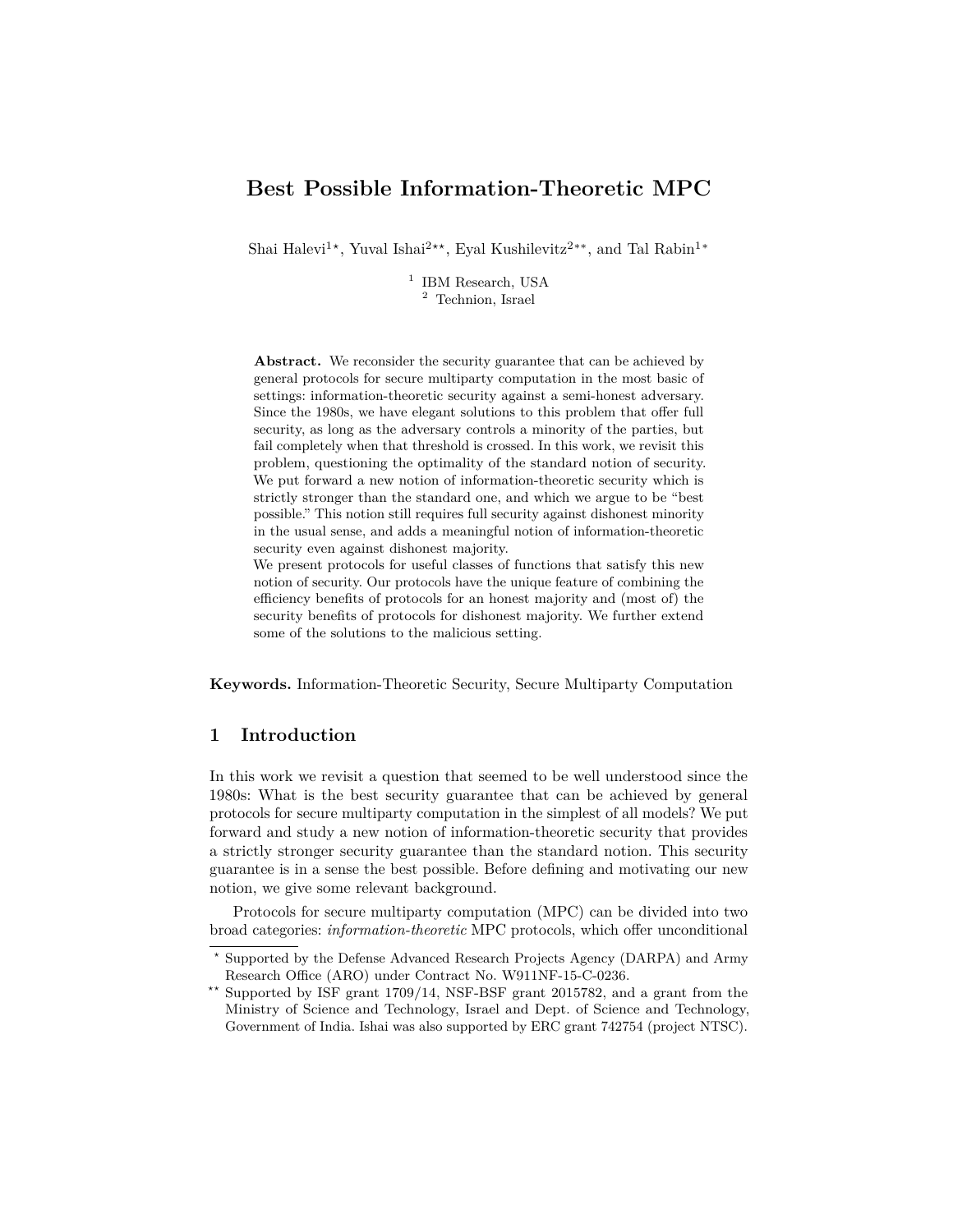<span id="page-1-0"></span>security against computationally unbounded adversaries, and *computational* MPC protocols, which offer security against computationally bounded adversaries under standard cryptographic assumptions.

Information-theoretic MPC protocols not only provide unconditional security guarantees, but they are also typically simpler and have better concrete communication and computation costs than their computational counterparts. The efficiency gap can even grow with the number of parties by using efficient "packed secret-sharing" techniques [\[3,](#page-25-0) [18,](#page-26-0) [21\]](#page-26-1), which divide the communication and computation costs between the parties (at the expense of slightly lowering the number of corruptions that can be tolerated).

A significant drawback of most information-theoretic MPC protocols, however, is that their security guarantees completely break down in the presence of a dishonest majority. Standard protocols, such as the so-called "BGW protocol" and its variants [\[6,](#page-25-1)[11,](#page-25-2)[35\]](#page-27-0), allow a dishonest majority to learn the secret inputs of all parties. This is in contrast to computational protocols that can offer security even when all but one of the parties are dishonest. The above state of affairs gives rise to the following natural question:

*Can we achieve the standard notion of information-theoretic security in the presence of an honest majority, while hiding the inputs of honest parties from a computationally unbounded dishonest majority?*

Classical negative results rule out information-theoretic protocols with the standard notion of security in the presence of a dishonest majority, even for a function as simple as the OR of *n* input bits  $[6, 13]$  $[6, 13]$  $[6, 13]$ . Unfortunately, these results further suggest that the answer to the question above may be negative. However, we observe that this *does not imply* that all inputs of the minority parties must be compromised, as is the case for existing protocols. This raises the possibility of finding a middle ground where only partial information about the inputs of honest parties is exposed.

Consider the following simple protocol for the OR function. Let *G* be a finite Abelian group, and let each party  $P_i$  locally map its input bit  $x_i$  to the group element  $y_i = 0$  if  $x_i = 0$  and to a uniformly random element  $y_i \in G$  if  $x_i = 1$ . Now the parties run a secure addition protocol that computes the sum  $Y = \sum_{i=1}^{n} y_i$  without revealing additional information to any subset of parties (even to a dishonest majority). Such addition protocol is easy to implement in the information-theoretic setting using the homomorphic property of additive secret sharing [\[7\]](#page-25-4). If  $Y = 0$ , then the parties output 0 and otherwise they output 1.

It is easy to see that the above protocol produces the correct output (i.e., the disjunction of the *n* inputs) except with  $1/|G|$  error probability, which can be made arbitrarily small by choosing a large enough *G*. A key feature of this protocol is that even an adversary who corrupts a majority of the parties only learns limited information about the inputs of the uncorrupted parties, namely the OR of their input bits. This can provide in many cases a reasonable security guarantee. For instance, if the OR function is used to make a veto decision, then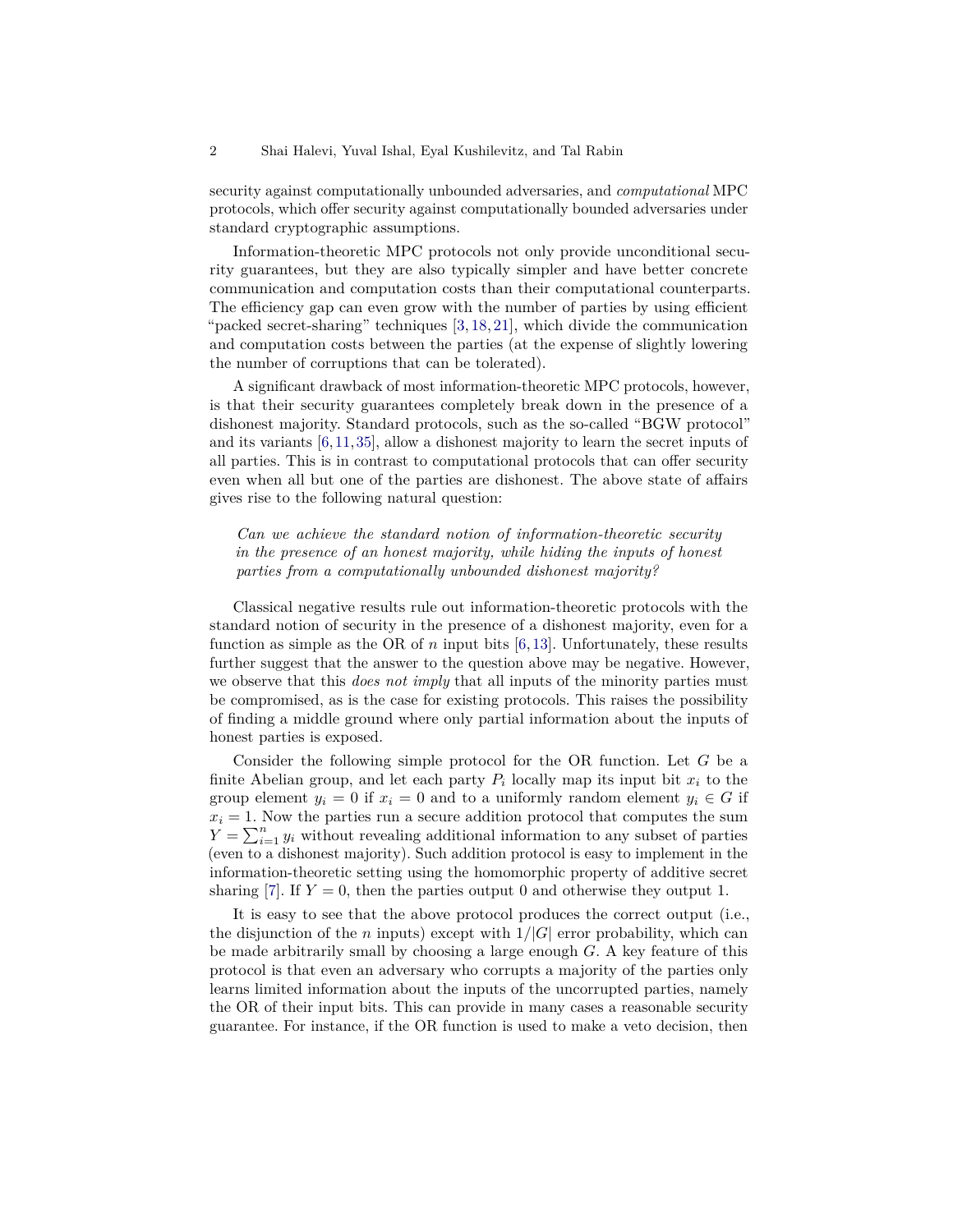<span id="page-2-1"></span>the adversary can only learn whether *at least one* of the uncorrupted parties decided to veto, without learning additional information about the number or identity of parties who vetoed. This provides deniability even in the case where all but two of the parties are corrupted.

However, the above protocol fails to meet the standard security requirement for information-theoretic MPC in the presence of a dishonest minority, i.e. that a minority adversary learns nothing about the inputs of the uncorrupted parties as long as at least one of the adversary's inputs is  $x_i = 1$ . In this case, the (semi-honest) adversary can both learn the OR of the honest parties' inputs and force the output to be 1. Thus, there is room to do better.

#### **1.1 Our Contribution**

In this work we initiate a systematic study of the "best-possible informationtheoretic security" for MPC protocols, when the adversary can corrupt an arbitrary number of parties. For the case of passive (semi-honest) adversary, we characterize the information that *must* be leaked to a dishonest majority. Then, restricting the adversary to learn *only* that amount of information would yield the best possible security that can be obtained in this setting. For some interesting functions, we also design information theoretic protocols that achieve this notion, namely provide standard security for honest majority, and leak only the necessary information to a dishonest majority.[3](#page-2-0) We now give a more detailed account of our results.

*New notion of security.* We formally define our new notion of Best-possible Information-Theoretic MPC (BIT-MPC) as one that offers the standard notion of security against a corruption of a minority of parties and, additionally, offers the following kind of *residual security* against an adversary who corrupts a majority of the parties: the adversary cannot learn anything more than the *residual function* of the honest parties' inputs. By this, we mean that the adversary is allowed to learn only the value of the function on the inputs of the honest parties combined with *every choice of inputs* for the corrupted parties. In the case of OR from the above example (and similarly for the dual case of AND), this means that the adversary can only learn the OR of uncorrupted inputs, because the output for any choice of corrupted inputs can be derived from this information. As another example, consider the maximum function; in this case a dishonest majority can only learn the maximum of the honest parties' inputs.

*Positive results.* For some special functions of interest, we design protocols that realize the notion of BIT-MPC. This includes protocols for AND/OR, for deciding whether the inputs  $x_i$  satisfy a linear system of equations  $Ax = b$  over

<span id="page-2-0"></span><sup>&</sup>lt;sup>3</sup> Our notion of best-possible security, as well as both positive and negative results, apply not only in the threshold case but also to general adversary structures, replacing "honest majority" by any Q2 structure [\[29\]](#page-26-2).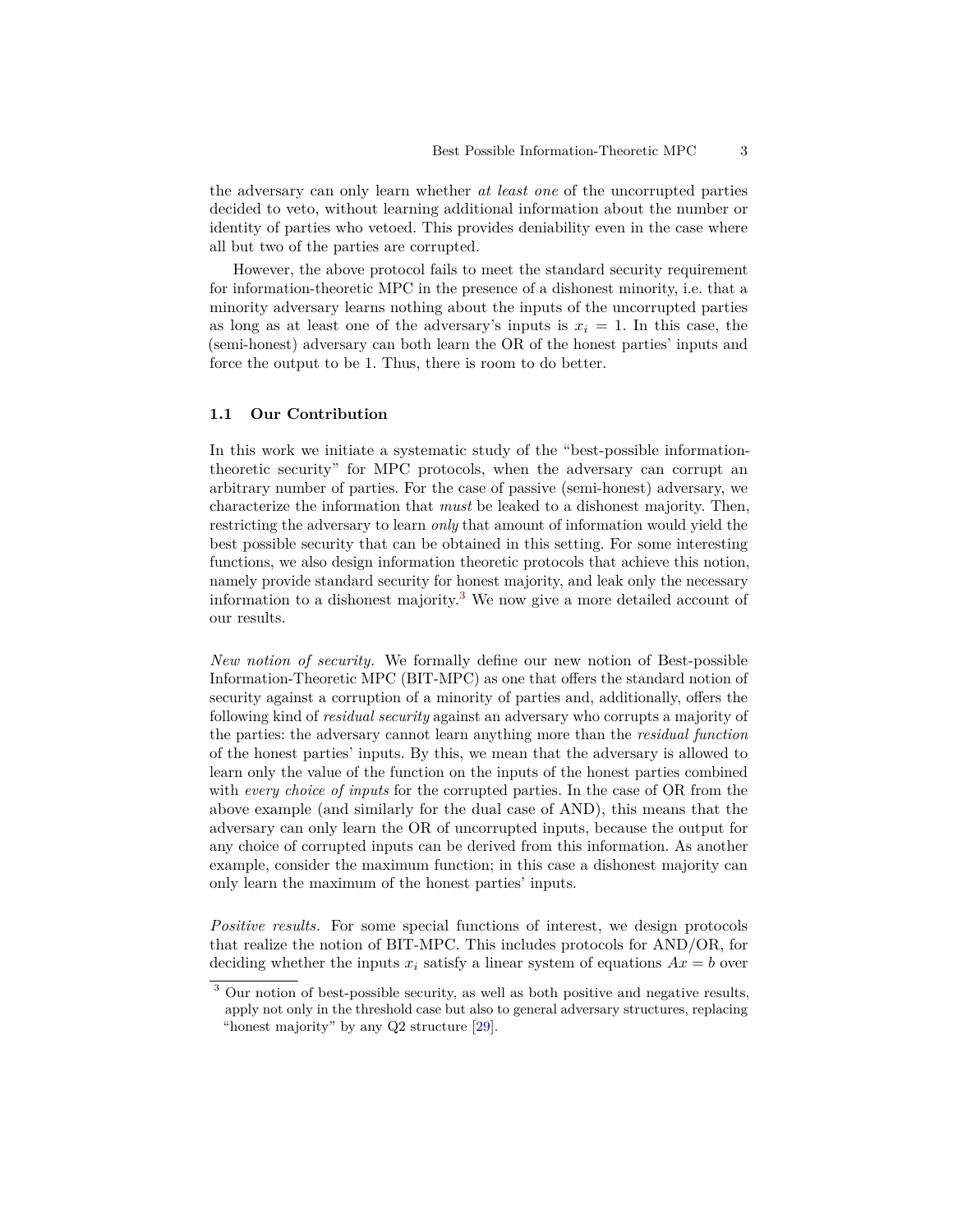<span id="page-3-0"></span>a finite field, and for computing functions like the maximum/minimum of the inputs, where the inputs come from a finite domain. While these functions are simple, they are useful for natural application scenarios. For instance, securely computing many parallel instances of AND can be useful for realizing multiparty instances of secure set intersection where sets come from a universe of bounded size. This in turn can be helpful for many real-world scenarios (consider a secure Doodle poll as a concrete example). Our protocols for these functions, especially when combined with other optimizations such as share-packing [\[18,](#page-26-0)[21\]](#page-26-1) and pseudo-random secret sharing [\[14\]](#page-25-5), lead to protocols that retain the efficiency advantages of honest-majority MPC and additionally offer a very meaningful protection against corrupted majorities. We expect such protocols to be attractive for implementations. See Section [6](#page-19-0) for discussion of applications and concrete efficiency. Finally, most (but not all) of our results are easy to extend to the setting of security against *malicious* adversaries. This extension is discussed in Section [7.](#page-21-0)

Our BIT-MPC protocols build on protocols for non-interactive MPC (NIMPC) in the model of [\[4\]](#page-25-6). We rely on a restricted type of NIMPC protocols in which the correlated randomness is sampled uniformly from a linear vector space. We design such protocols for the above functions and show how to generally transform any such restricted NIMPC protocol into a BIT-MPC protocol.

Our results on NIMPC are independently motivated by the goal of making correlated randomness in NIMPC reusable or replacing it by a PKI setup under standard assumptions. It was previously known that both goals can be achieved for *general* functions by using indistinguishability obfuscation (see [\[26\]](#page-26-3) and [\[25\]](#page-26-4) respectively). Our work gives the first nontrivial examples for functions that admit NIMPC protocols with these useful features under weaker assumptions: one-way functions for reusability, and non-interactive key exchange (NIKE) for PKI setup.

*Negative results.* We complement our positive results by several negative results. First, by strengthening known results about characterizations of two-party secure computation (e.g., [\[5,](#page-25-7) [6,](#page-25-1) [12,](#page-25-8) [33\]](#page-26-5)) and applying *partition arguments* (e.g., [\[12\]](#page-25-8)), we show that our notion of BIT-MPC, indeed provides the best possible security. Namely, we prove that, for every (non-trivial) function *f* and for any coalition *T*, if standard security holds against the set of parties  $\overline{T}$ , then the parties in  $T$  must learn the corresponding residual function and, therefore, residual security is the best one can hope for.

Contrary to the general feasibility results for the standard notion of security, e.g. [\[6,](#page-25-1) [11\]](#page-25-2), for our notion we rule out the possibility of *efficient* BIT-MPC protocols for all efficiently computable functions. More precisely, we show that such a positive result would imply that the polynomial hierarchy collapses. The proof of this fact is similar to the analogous negative result for best-possible indistinguishability obfuscation [\[24\]](#page-26-6) (and implicitly in the context of instance hiding [\[1\]](#page-24-0)). Our results do not rule out the possibility that *every* function f admits a BIT-MPC protocol if one does not take computational complexity into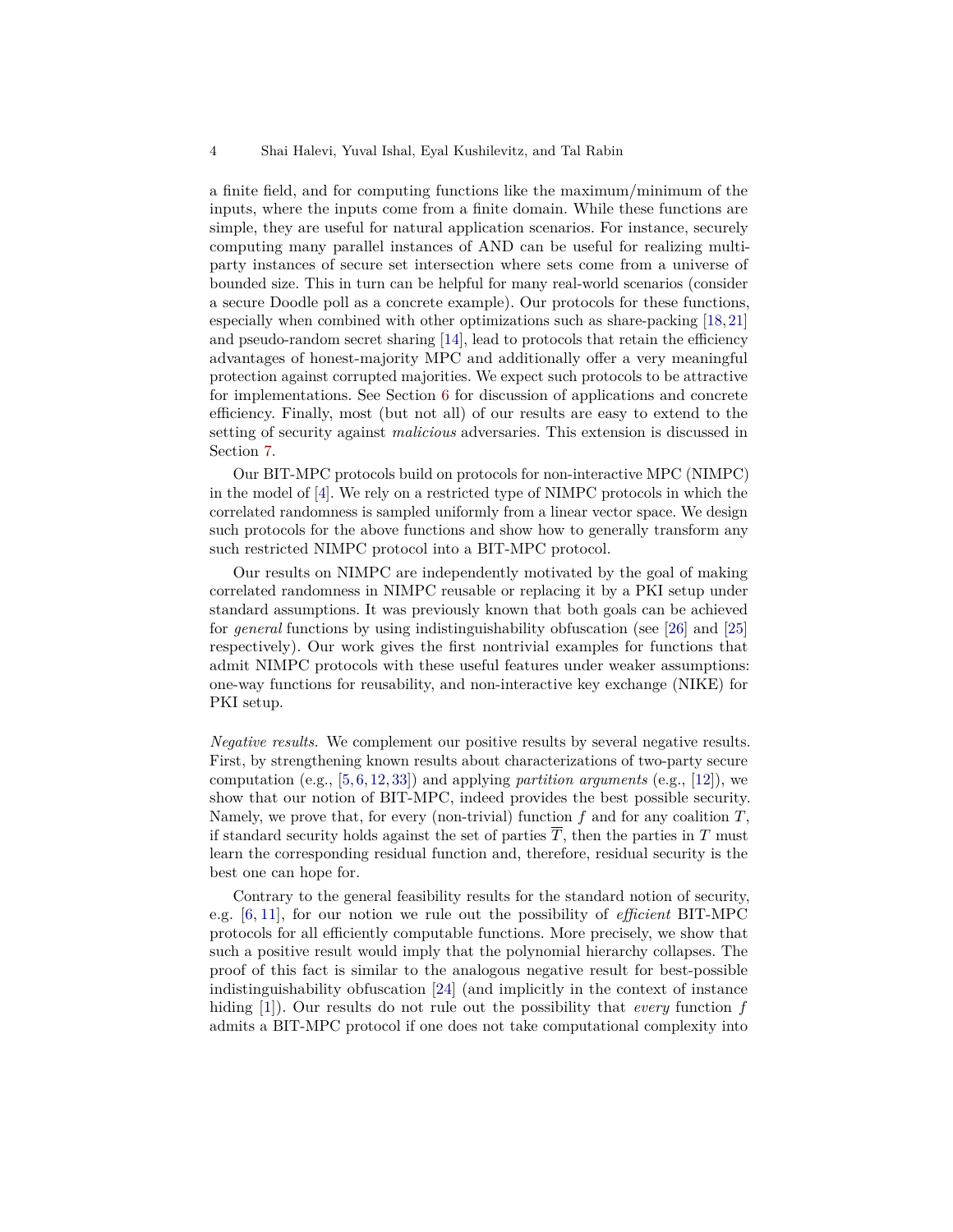<span id="page-4-1"></span>account. This is the main question left open by our work. We do provide a first step towards resolving this question, by showing that such protocols exist for all 4-input functions (see Section [4.4\)](#page-15-0).

Finally, we show a negative result that applies to a restricted class of protocols that captures most of our positives results. When considering Boolean functions *f* (outputting a single bit), protocols that have a certain "bilinear" structure over a finite field  $\mathbb{F}$  are limited to only functions  $f(x)$  that can be expressed as a linear test " $Ax = b$ ?" over F. This relies on analogous results on the power of degree-2 randomized encodings of functions [\[31\]](#page-26-7).

#### **1.2 Related Work**

Several prior works, including the works of Chaum [\[10\]](#page-25-9), Ishai et al. [\[32\]](#page-26-8), and Hirt et al. [\[28\]](#page-26-9), provide a hybrid security guarantee of information-theoretic security for honest majority but need to switch to computational security against dishonest majority. This is contrasted with our work, where in both cases security is information-theoretic. Beyond the fact that we manage to preserve the information-theoretic setting, our results enjoy the efficiency benefits of this setting while the protocols in the hybrid model do not and, in fact, are even less efficient than their purely computational counterparts.

The problem of MPC with "residual security," extending the NIMPC model from [\[4\]](#page-25-6) to the interactive setting, was recently considered in an independent work of Agrawal, Anand, and Prabhakaran [\[2\]](#page-24-1). Like our work, they show that residual security is the best possible in the presence of a corrupted majority. Furthermore, they give a combinatorial characterization for the class of functions for which residual security is *equivalent* to standard security. Similarly to our work, they also suggest a compiler from NIMPC to MPC, but their compiler is more restrictive than ours in that it does not allow interaction for emulating the NIMPC evaluator. Unlike our work, they do not consider the question of combining standard security for dishonest minority with residual security for dishonest majority, nor do they consider the class of functions to which our positive results apply.

# **2 Definitions**

*Notation.* For a vector  $v = (v_1, ... v_n)$  and  $T = \{i_1, ..., i_{n'}\} \subseteq [n]$  a subset of size  $n'$  we define  $v_T$  to be  $(v_{i_1},...v_{i_{n'}})$ .

Our notion of Best-possible Information-Theoretically-secure MPC protocols (BIT-MPC) begins with the standard notion of secure protocols that only provides security against some sets of corrupted parties, but not other (e.g., only against a corrupted minority).<sup>[4](#page-4-0)</sup> We augment the standard notion by requiring that even

<span id="page-4-0"></span><sup>&</sup>lt;sup>4</sup> We note that in the pure information-theoretic setting we consider, the standard definitions below are equivalent to the definitions using a (computationally unbounded) simulator.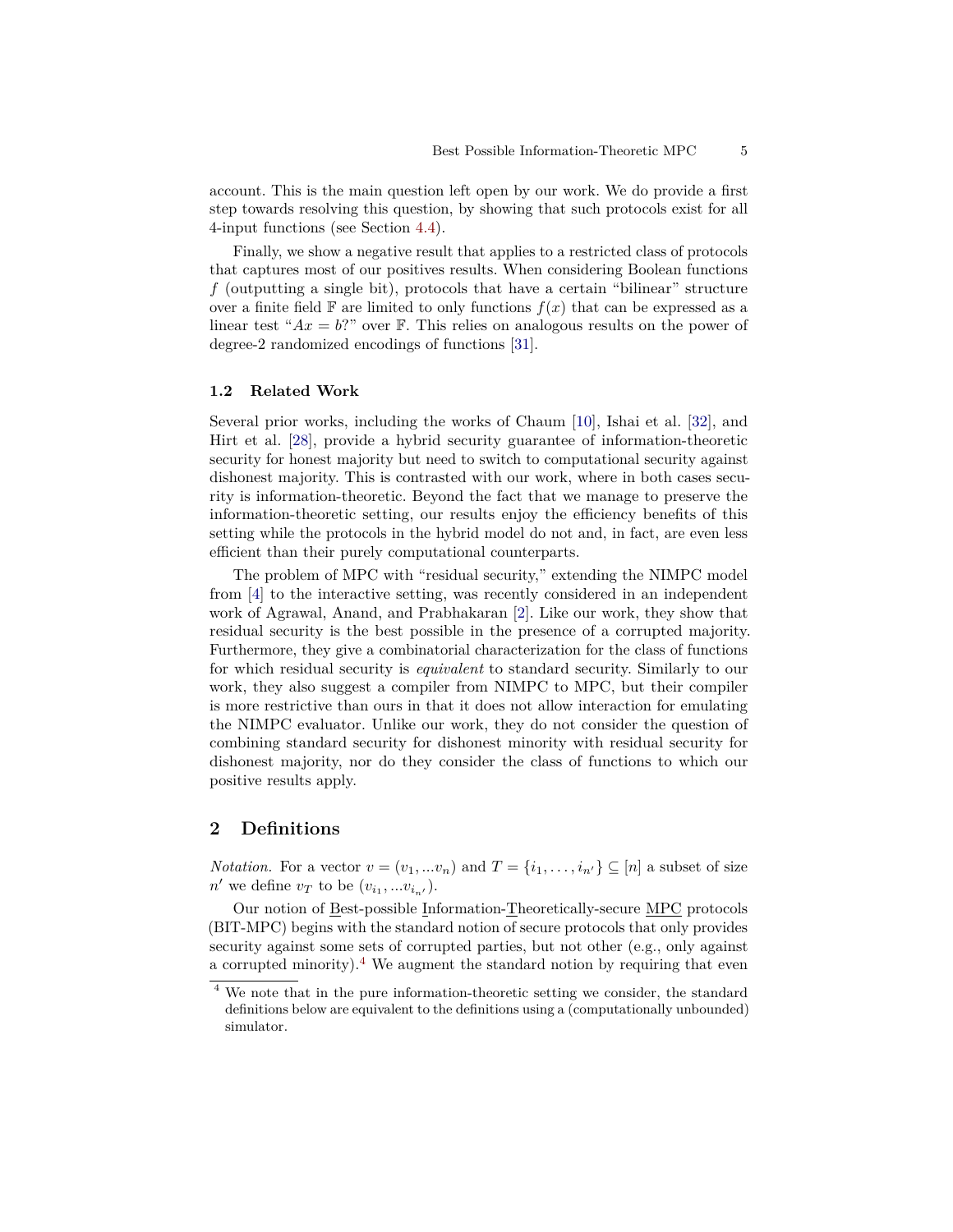<span id="page-5-1"></span>corrupted sets for which it is impossible to guarantee standard security, do not learn anything more than the *residual function* of the honest parties' inputs (which we later show is necessary). We start by recalling the definition of the residual function.

<span id="page-5-0"></span>**Definition 2.1 (Residual Function [\[27\]](#page-26-10)).** *Consider a fixed n-input function*  $f: (\{0,1\}^*)^n \to \{0,1\}^*,$  *let*  $x = (x_1,\ldots,x_n)$  *be an input to*  $f$ *, and let*  $T =$  $\{i_1, \ldots, i_{n'}\} \subseteq [n]$  *be a subset of size*  $n'$ . The residual function *for T and x is an*  $n'$ -input function  $f_{T,x}: (\{0,1\}^*)^{n'} \to \{0,1\}^*$ , obtained from f by restricting the *input variables indexed by*  $[n] \setminus T$  *to their values in x. That is,*  $f_{T,x}(y_1, \ldots, y_{n'}) =$ *f*(*z*<sub>1</sub>*,...,z*<sub>n</sub>)*,* where for  $\ell \notin T$  *we have*  $z_{\ell} = x_{\ell}$ *, while for*  $\ell = i_j \in T$  *we have*  $z_{\ell} = y_j$ .

**Definition 2.2 (Standard and Residual Security).** *Let f be an n-input function, let*  $\Pi[\kappa]$  *be an n-party protocol, for parties*  $P_1, \ldots, P_n$ *, that depends on a parameter*  $\kappa$ *, and fix some subset of parties*  $T \subseteq [n]$ *. Define* View $_{P_i}(x)$  *as the local view of party P<sup>i</sup> (including its randomness and the messages it received) during the execution of*  $\Pi(x)$ *.* 

- **Standard security.** *Π provides standard security against T if for any two inputs*  $x, x'$  such that  $x_T = x'_T$  and  $f(x) = f(x')$ , the two views  $V_i$ iew $T(x) =$  $\{\{\text{View}_{P_i}(x)\}_{i \in T}, f(x)\}\$  *and*  $\text{View}_{T}(x') = \{\{\text{View}_{P_i}(x')\}_{i \in T}, f(x')\}\$  *are statistically close, upto a distance of at most*  $2^{-\kappa}$ *.*
- **Residual security.** *Π provides residual security against T if for any two inputs*  $x, x'$  such that  $x_T = x'_T$  and the residual function,  $f_{T,x} \equiv f_{T,x'}$ , the two views  $\mathsf{View}_T(x) = \{ \{ \mathsf{View}_{P_i}(x) \}_{i \in T}, \ f_{T,x} \} \ and \ \mathsf{View}_T(x') = \{ \{ \mathsf{View}_{P_i}(x') \}_{i \in T}, \ f_{T,x'} \}$ are statistically close, upto a distance of at most  $2^{-\kappa}$ .

**Definition 2.3 (BIT-MPC).** *Let f be an n-input function, let Π*[*κ*] *be an n*-party protocol that depends on parameter  $\kappa$ , and consider some threshold  $t \leq n$ . *We say that Π is a t-private, best-possible, information-theoretic protocol for f (t-BIT-MPC) if the following conditions hold:*

- $\overline{P}$  *Correctness: For all*  $x \in (\{0, 1\}^*)^n$  *it holds that*  $\overline{H}[\kappa](x) = f(x)$  *with all but probability*  $2^{-\kappa}$  *(taken over the randomness of*  $\Pi$ *).*
- $-$  *For any set*  $T \subseteq [n], |T| \le t$ ,  $\Pi$  *provides standard security against*  $T$ *.*
- $-$  *For any set*  $T \subseteq [n], |T| > t$ ,  $\Pi$  *provides residual security against*  $T$ *.*

We note that the definitions above were written in terms of an *n*-input/1 output function, but they extend naturally also to *n*-input/*n*-output functions (and later in this paper we sometimes need that extension). The only difference is that when considering a set  $T \subseteq [n]$  we only look at the outputs of parties in the set *T* (i.e.  $f(x)$ *T*). Hence, the residual function for *T* and *x* will be an  $n'$ -input/ $n'$ -output function, and the standard security notion will refer to every x, x' such that  $f(x)$ <sub>*T*</sub> =  $f(x')$ <sub>*T*</sub> (even if  $f(x) \neq f(x')$  when considering also the outputs outside *T*).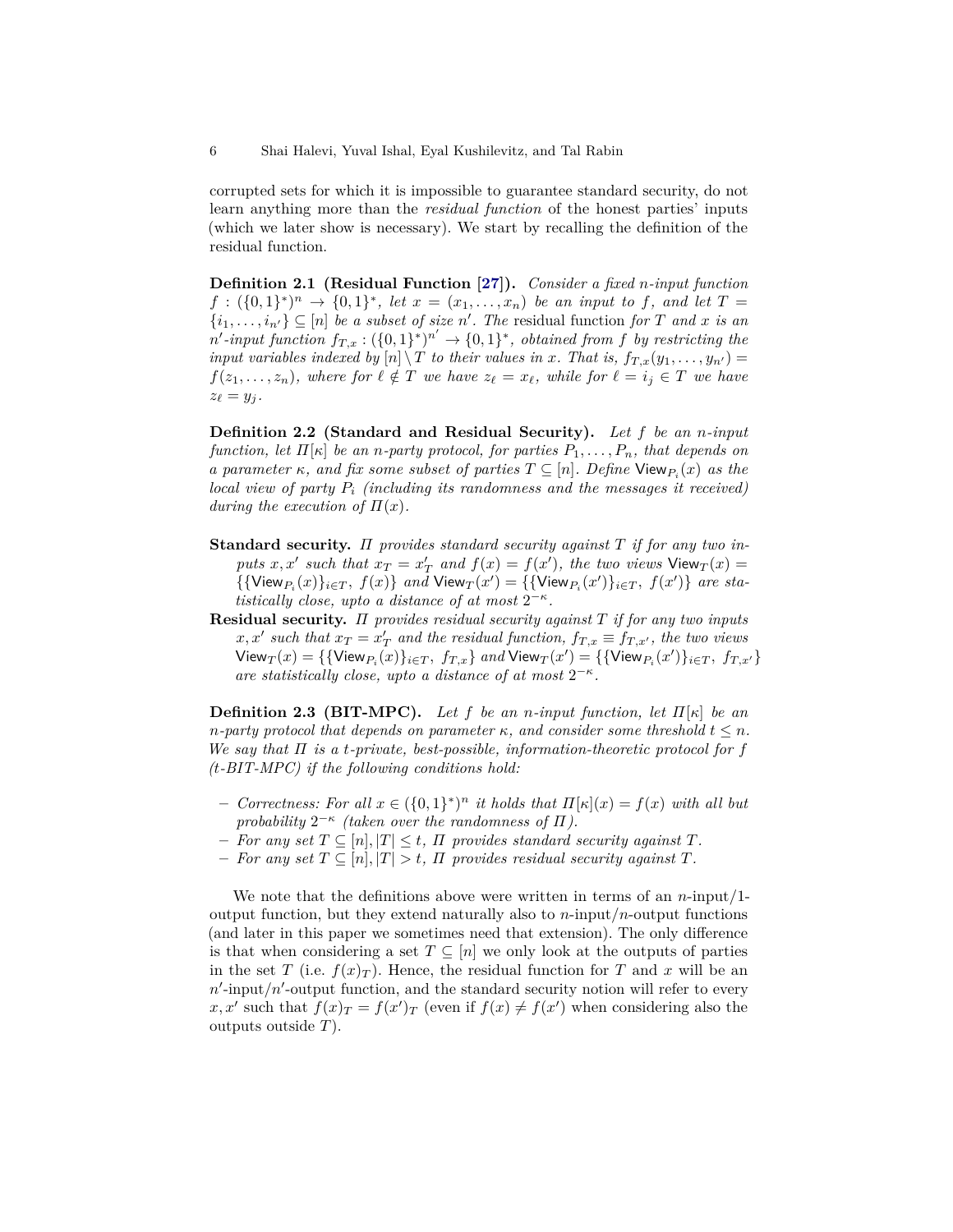<span id="page-6-2"></span>We also note that there is nothing special about threshold, and Definition [2.3](#page-5-0) extends to any adversary structure (so, rather than considering *t*-BIT-MPC, we can talk about  $\mathcal{T}\text{-BIT-MPC}$  for an arbitrary adversary structure  $\mathcal{T}$ ).

## <span id="page-6-1"></span>**3 NIMPC with Restricted Correlated Randomness**

The main technical tool that we use for our positive results on BIT-MPC are non-interactive MPC (NIMPC) protocols [\[4,](#page-25-6) [20\]](#page-26-11), where parties cannot interact with each other. To provide security in this setting, the parties are provided with some *correlated randomness*, which is chosen ahead of time, independently of the secret inputs. With this setup in hand, each party simply announces a single message to all parties and the output of the function is computed locally (possibly by all parties) on these messages.

<span id="page-6-0"></span>**Definition 3.1 (Non-Interactive MPC (NIMPC)).** *A non-interactive MPC protocol*  $\Pi[\kappa]$  *for n parties*,  $P_1, \ldots, P_n$ *, holding inputs*  $x = (x_1, \ldots, x_n)$  *resp. (and parameter κ) is comprised of three parts:*

- *(1) randomness generation,*  $(r_1, \ldots, r_n) \leftarrow$  **Gen** $(\kappa)$ *, generating n random but correlated variables;*
- (2) *local message functions,*  $Msg = (Msg_1, \ldots, Msg_n)$ *, with*  $Msg_i$  *taking randomness*  $r_i$  *and local input*  $x_i$  *and outputting a message*  $m_i \leftarrow \textsf{Msg}_i(x_i, r_i)$ ;
- *(3) evaluation function,*  $y \leftarrow \text{Eval}(m_1, \ldots, m_n)$ , *taking n messages*  $\{m_i\}_i$  *and computing the output y.*

*We define the* view of a subset  $T \subseteq [n]$  *in the execution of*  $\Pi[\kappa](x)$  *as consisting of their own input and randomness, as well as everyone's messages,*

$$
View_T(x) = \{(x_i, r_i)| i \in T\} \cup \{m_1, \ldots, m_n\}.
$$

*We say that Π is a private non-interactive MPC protocol for an n-input function*  $f(x_1, \ldots, x_n)$  *if the following conditions hold.* 

**Correctness.** For any  $x \in (\{0,1\}^*)^n$  *it holds that*  $\Pi[\kappa](x) = f(x)$  *with all but probability*  $2^{-\kappa}$  *(taken over the randomness of*  $\Pi$ *).* 

**Privacy.** *Π provides residual security against any subset. That is, for any set*  $T \subset [n]$  and any two inputs  $x, x'$  such that  $x_T = x'_T$  and  $f_{T,x} \equiv f_{T,x'}$ , the *two views*  $View_T(x)$  *and*  $View_T(x')$  *are statistically close, upto distance of at*  $most 2^{-\kappa}$ .

When using an NIMPC protocol  $\Pi$  as a tool in our interactive setting, we must address the issues of how to generate the randomness, how messages are announced, and how to compute the output. It will be helpful to consider the following hierarchy of correlated randomness setups. Each level in the hierarchy has features that are useful independently of our main goal of constructing interactive BIT-MPC protocols.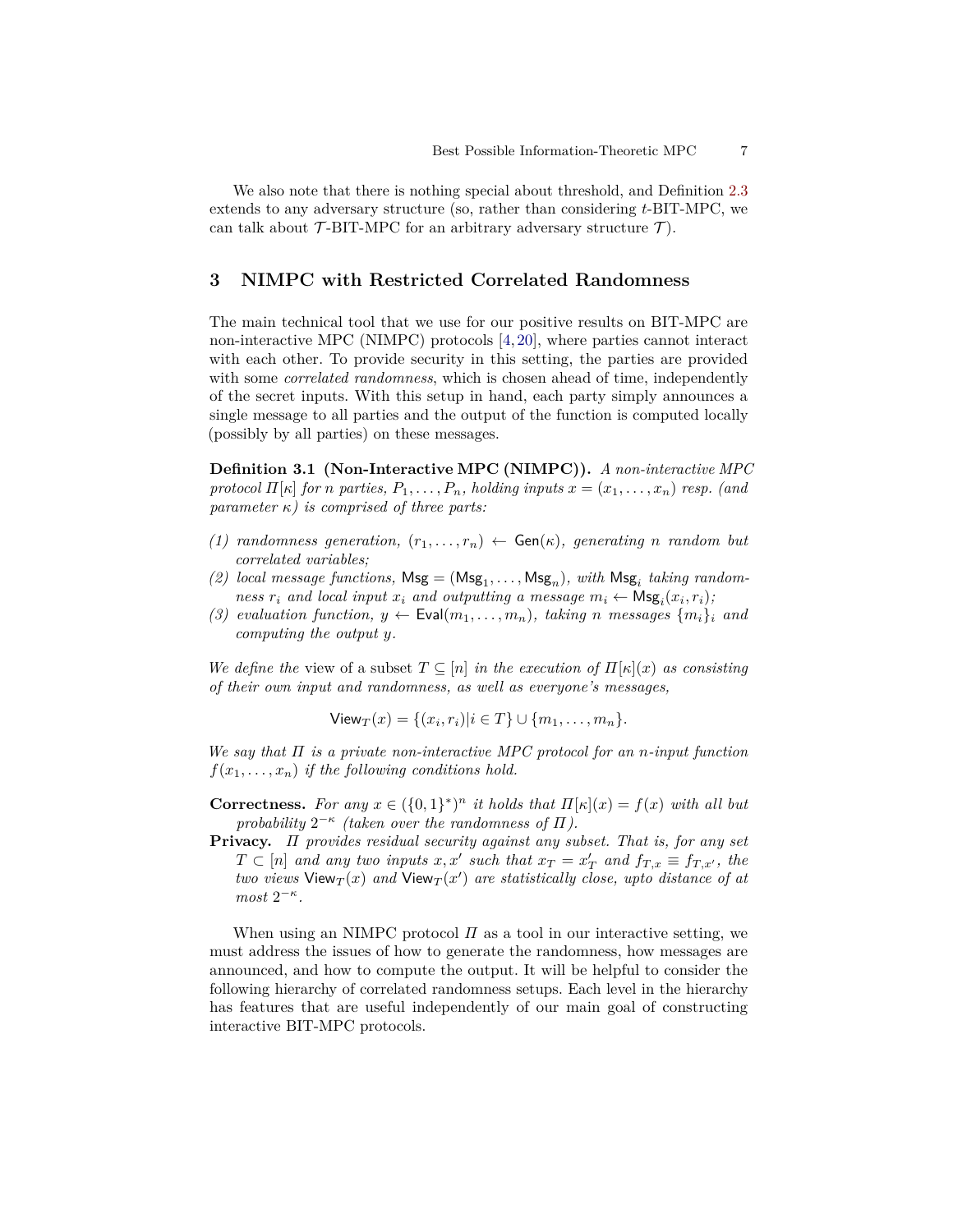- <span id="page-7-1"></span>8 Shai Halevi, Yuval Ishal, Eyal Kushilevitz, and Tal Rabin
- 1. **Unrestricted correlation:** Here the joint distribution of  $(r_1, \ldots, r_n)$  output by Gen is arbitrary. This setting enables the strongest known results for NIMPC. In particular, every finite function *f* has a perfectly secure NIMPC protocol (as per Definition [3.1\)](#page-6-0) in which the length of the messages is comparable to the truth-table size of  $f$ , and symmetric functions over  $\{0,1\}^n$ have protocols in which the message length is quasi-polynomial in *n* [\[8\]](#page-25-10).
- 2. **Linear correlation:** This is the type of setup most relevant to our work. A *linear correlation* is one that is uniform over some vector space  $V \subset \mathbb{F}^m$  (for some  $m \geq n$ ). More concretely, Gen is defined by a  $k \times m$  matrix G over F and a partition of the *m* column indices of *G* into *n* sets *S<sup>i</sup>* . The algorithm Gen proceeds by computing  $r = sG$  for a random vector  $s \in \mathbb{F}^k$  and letting  $r_i$  be *r* restricted to its  $S_i$ -entries. We will often let  $m = n$  so that each  $r_i$  is a single field element.
- 3. **Replicated correlation:** This is a special case of linear correlation obtained by picking *N* random and independent field elements *s<sup>i</sup>* and distributing each  $s_i$  to a fixed subset  $S_i$  of parties. An advantage of replicated correlations is that many copies of them can be generated by using a pseudo-random function. Thus, NIMPC with correlated randomness can be made *reusable* by using only a one-way function, or fast symmetric cryptography in practice. Using the share conversion technique from [\[14,](#page-25-5) [22\]](#page-26-12), any *n*-party NIMPC protocol that uses a linear correlation setup can be compiled into one that uses the weaker replicated correlation setup, at the cost of increasing the size of the correlated randomness by at most a factor of 2 *n*.
- 4. **Pairwise-replicated correlation:** This is a special case of replicated correlation where each  $S_i$  is of size 2. Namely, each pair of parties share some secret randomness, independent of the randomness of other pairs. An advantage of this setup is that it can be implemented with a public-key infrastructure (PKI), using any 2-party non-interactive key agreement (NIKE) (which can be based on standard assumptions such as DDH). In contrast, replacing more general types of correlated or even replicated randomness by PKI is only known under stronger primitives such as multilinear maps or indistinguishability obfuscation [\[25\]](#page-26-4).

Our BIT-MPC protocols will employ NIMPC protocols with linear correlations, which can be reduced to replicated correlations. Some useful special cases can be even based on NIMPC with pairwise correlations. Such special NIMPC protocols are independently motivated by the features discussed above.

### <span id="page-7-0"></span>**4 Protocols**

### **4.1 Compiler from NIMPC to BIT-MPC**

Our main positive result is a compiler, that starts with an NIMPC protocol for a function *f*, and constructs a BIT-MPC protocol for *f*. In more detail, the ingredients for our compiler are protocols for parties  $P_1, ..., P_n$ :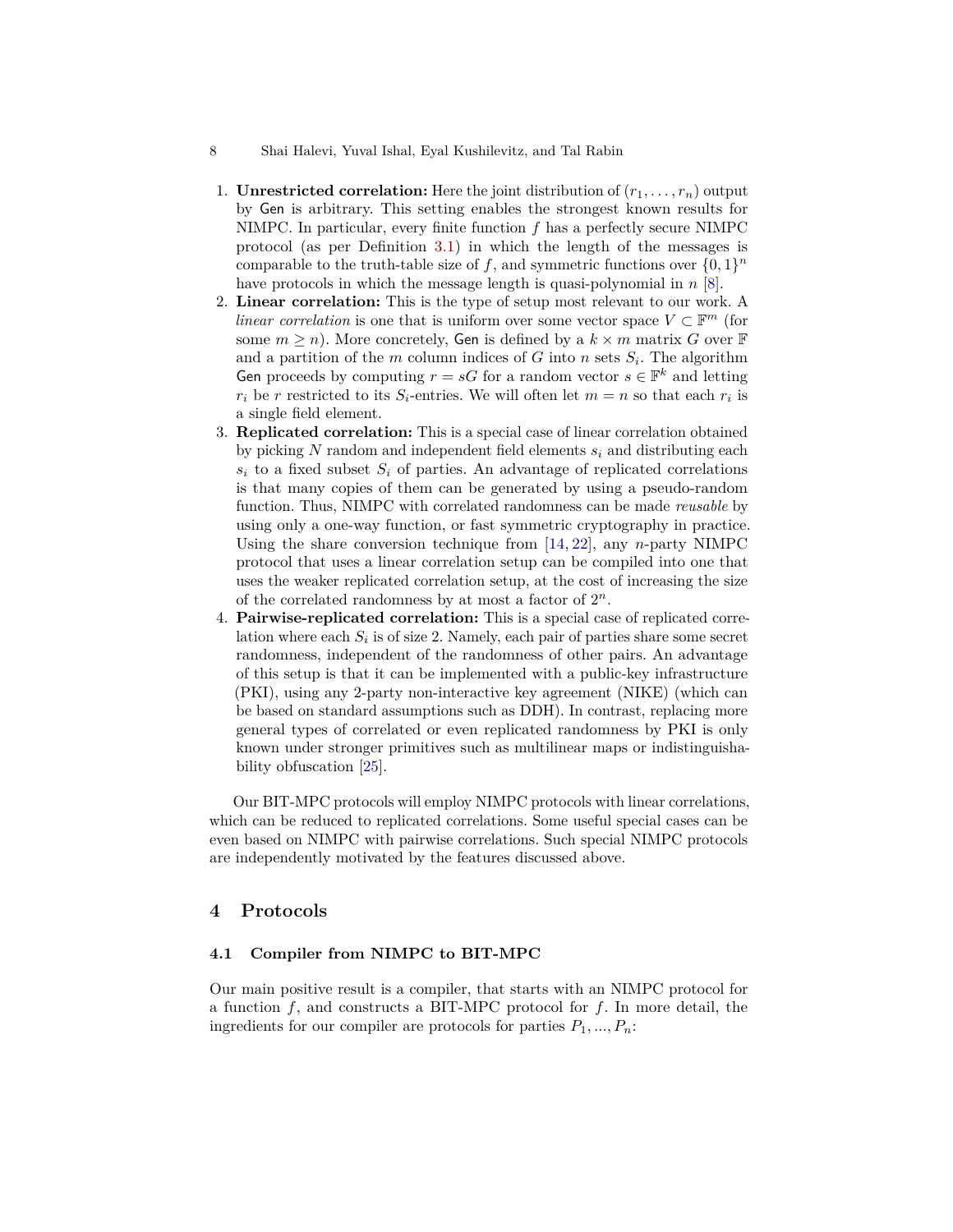- **–** An *n*-party NIMPC protocol *Π* = {Gen*,* Msg*,* Eval} for an *n*-input function *f*;
- **–** An *n*-party interactive MPC protocol *Ψ*Gen for the randomized Gen function of *Π*.
- **–** An *n*-party interactive MPC protocol *Ψ*Eval for the Eval function of *Π*.

Given these protocols, the resulting interactive protocol  $\Phi = \text{Compile}(H, \Psi_{\text{Gen}}, \Psi_{\text{Eval}})$ is as follows. On inputs  $x_1, \ldots, x_n$  held by  $P_1, \ldots, P_n$  resp.:

- 1. The parties run  $\Psi_{Gen}$  to evaluate Gen;  $r_i$  is the output of party  $P_i$ ;
- 2. Each party  $P_i$  computes locally  $m_i = \mathsf{Msg}_i(x_i, r_i);$
- 3. The parties run  $\Psi_{\text{Eval}}$  each using  $m_i$  as its input to the protocol, to get  $y = \text{Eval}(m_1, \ldots, m_n).$

<span id="page-8-0"></span>**Lemma 4.1.** *Let f be an n-input function, Π a private NIMPC protocol for f, and let*  $\Psi_{Gen}$ ,  $\Psi_{Eval}$ *, and the resulting*  $\Phi =$  Compile( $\Pi$ ,  $\Psi_{Gen}$ ,  $\Psi_{Eval}$ ) *be as above.* 

*Correctness. If*  $\Psi_{Gen}$  *and*  $\Psi_{Eval}$ *, are correct then*  $\Phi$  *is a correct protocol for*  $f$ *.* 

*Security.* For any subset  $T \subseteq [n]$ , the following holds:

- Residual security. *If Ψ*Gen *is correct and provides standard security against T, then Φ provides (at least) residual security against T.*
- Standard security. *If Ψ*Gen *is correct and Ψ*Eval *is correct and provides standard security against*  $T$  *then the resulting*  $\Phi$  *also provides standard security against*  $T$ *.*

*Proof.* Correctness can be verified by inspection. It remains to show security.

*Residual security.* The argument here is that, due to the security of  $\Psi_{Gen}$ , we are essentially in the world of NIMPC where members of *T* see only their own randomness and everyone's messages, hence we get (at least) residual security.

In more detail, since  $\Psi_{Gen}$  provides standard security against *T*, and as Gen has no secret inputs, then the transcript of  $\Psi_{Gen}$  does not reveal to the parties in *T* anything beyond their collective outputs, namely the (correlated) random values,  $\{r_i : i \in T\}.$ 

Moreover, the transcript of  $\Psi_{\text{Eval}}$  is a randomized function of the inputs of that protocol, namely the  $m_i$ 's, so at worst it reveals these  $m_i$ 's to the parties in *T*. Hence, at worst, the view of the parties in *T* in the protocol  $\Phi(x)$  consists of their own  $x_i, r_i$ 's, and all the  $m_i$ 's, which is exactly  $\mathsf{View}_T(x)$  in  $\Pi$ , as defined in Definition [3.1.](#page-6-0) Similarly their view in  $\Phi(x')$  is, at worst,  $\mathsf{View}_T(x')$  in  $\Pi$ .

By the NIMPC security of  $\Pi$ , the views  $\mathsf{View}_T(x)$  and  $\mathsf{View}_T(x')$  are statistically close for any two  $x, x'$  with  $x_T = x'_T$  and the same residual function relative to *T*,  $f_{T,x} \equiv f_{T,x'}$ .

*Standard security.* Here the argument is that (a) Gen is independent of the inputs, and (b) the transcript of  $\Psi_{\text{Eval}}$  does not leak to *T* anything about the inputs other than the function value.

Fix  $x, x'$  such that  $x_T = x'_T$  and  $f(x) = f(x')$ , and denote the messages that the parties compute on these inputs by  $m = (m_1, \ldots, m_n)$  and  $m' = (m'_1, \ldots, m'_n)$ ,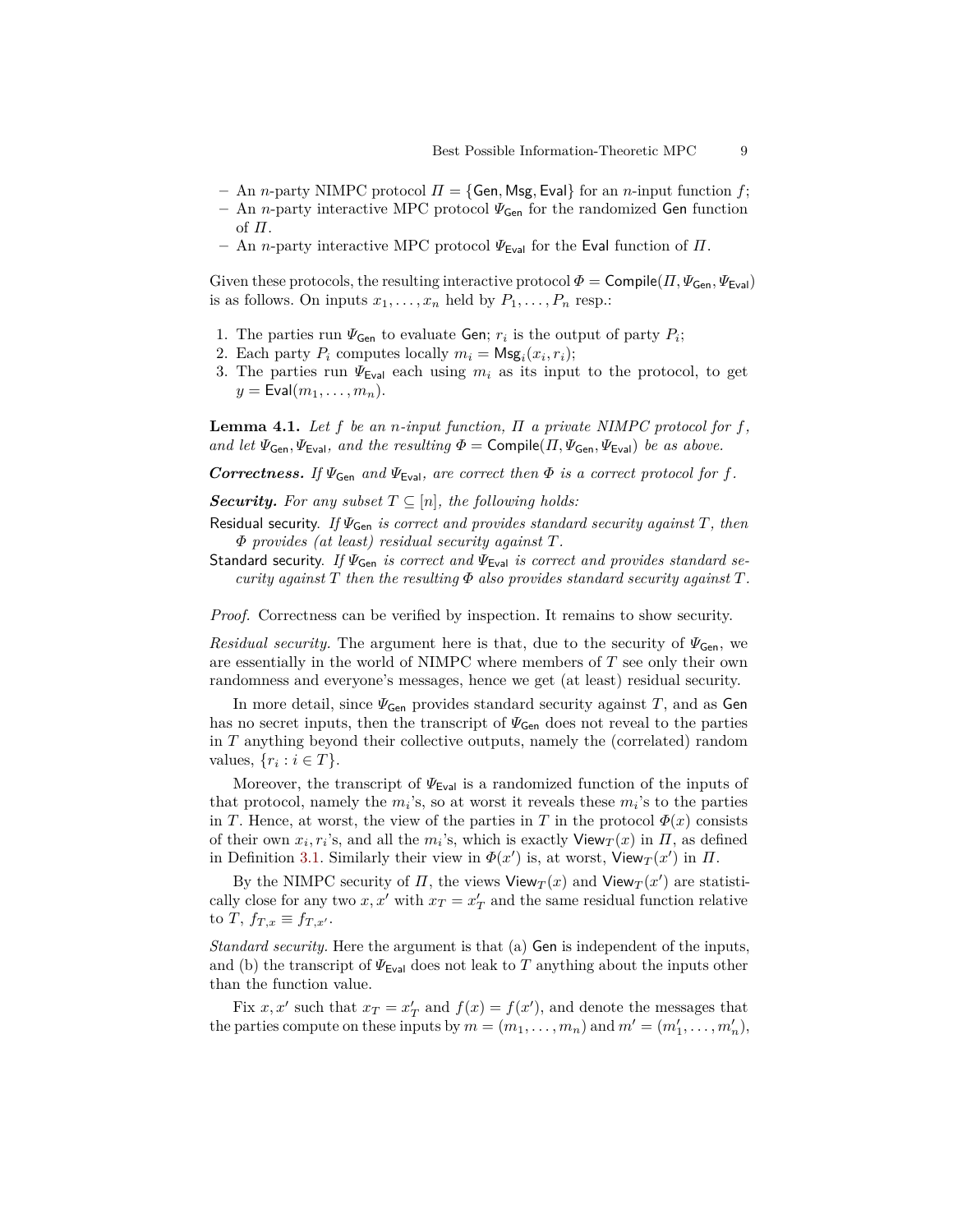<span id="page-9-2"></span>respectively (i.e.,  $m_i = \mathsf{Msg}_i(x_i, r_i)$  and  $m'_i = \mathsf{Msg}_i(x'_i, r_i)$ ). By correctness, we have that  $Eval(m) = eval(m')$  except with exponentially small probability. Since, by the locality of the messages in NIMPC protocols, we have  $m_T = m'_T$ , and as Eval $(m)$  = Eval $(m')$ , then the standard security against *T* of  $\Psi_{\text{Eval}}$  implies that the views of *T* in the executions  $\Psi_{\text{Eval}}(m)$  and  $\Psi_{\text{Eval}}(m')$  are statistically close.

Together with the fact that the protocol  $\Psi_{Gen}$  is independent of the inputs  $x, x'$ , we conclude that the views of *T* in the executions  $\Psi_{\text{Eval}}(x)$  and  $\Psi_{\text{Eval}}(x')$  are also statistically close.

 $\Box$ 

Using Lemma [4.1,](#page-8-0) we can deliver Best-possible Information-Theoretic MPC protocols in many interesting cases. Consider attempting a *t*-BIT-MPC for some function f, with a threshold  $t < n/2$ . By the lemma, all we need is some NIMPC protocol *Π* for *f*, together with:

- **–** A protocol *Ψ*Eval providing standard security against dishonest minority; and
- **–** A protocol *Ψ*Gen that provides complete privacy, even against dishonest majority, but only for the input-less function Gen. [5](#page-9-0)

If we find an NIMPC protocol *Π* with a simple enough randomness generation function Gen, then we could hope to find a protocol  $\Psi_{Gen}$  with complete privacy. Adding a standard protocol for Eval (e.g., using the BGW construction), we would have standard security against dishonest minority, and residual security against dishonest majority, as needed. If we are willing to settle for a smaller threshold (say  $t < 2n/5$ ), then we can use even more efficient protocols for *Ψ*<sub>Eval</sub> (see, e.g., [\[18,](#page-26-0) [21\]](#page-26-1)). This could give truly practical protocols, that provide meaningful (residual) security, no matter how many parties are corrupted.

<span id="page-9-1"></span>**Theorem 4.1.** Let  $f(\cdot)$  be an *n*-input function. If there exists a private NIMPC *protocol for f, Π* = {Gen*,* Msg*,* Eval}*, and a protocol Ψ*Gen *that computes* Gen *with standard security for all*  $T \subset [n]$  *then, for any threshold*  $t < n/2$ *, there exists a t*<sup>*-private BIT-MPC protocol for <i>f.* □</sup>

We remark again that there is nothing special about threshold, and an analogous theorem holds for any realizable adversary structure.

The main condition in Theorem [4.1](#page-9-1) is that we have a protocol  $\Psi_{\text{Gen}}$  for the randomness-generation function with complete privacy. As discussed in Section [3,](#page-6-1) there is a hierarchy of correlated-randomness types that can enable the computation of different functions of increasing complexity. In the following, we examine various correlations that can be generated with complete privacy. The ideas behind some of the schemes that follow have been previously suggested but are presented here for self-containment and, even more so, because they are good examples for the application of our BIT-MPC theorem.

<span id="page-9-0"></span><sup>5</sup> We sometimes use the term *complete privacy* to refer to protocols that provide standard security against every subset  $T \subseteq [n]$ .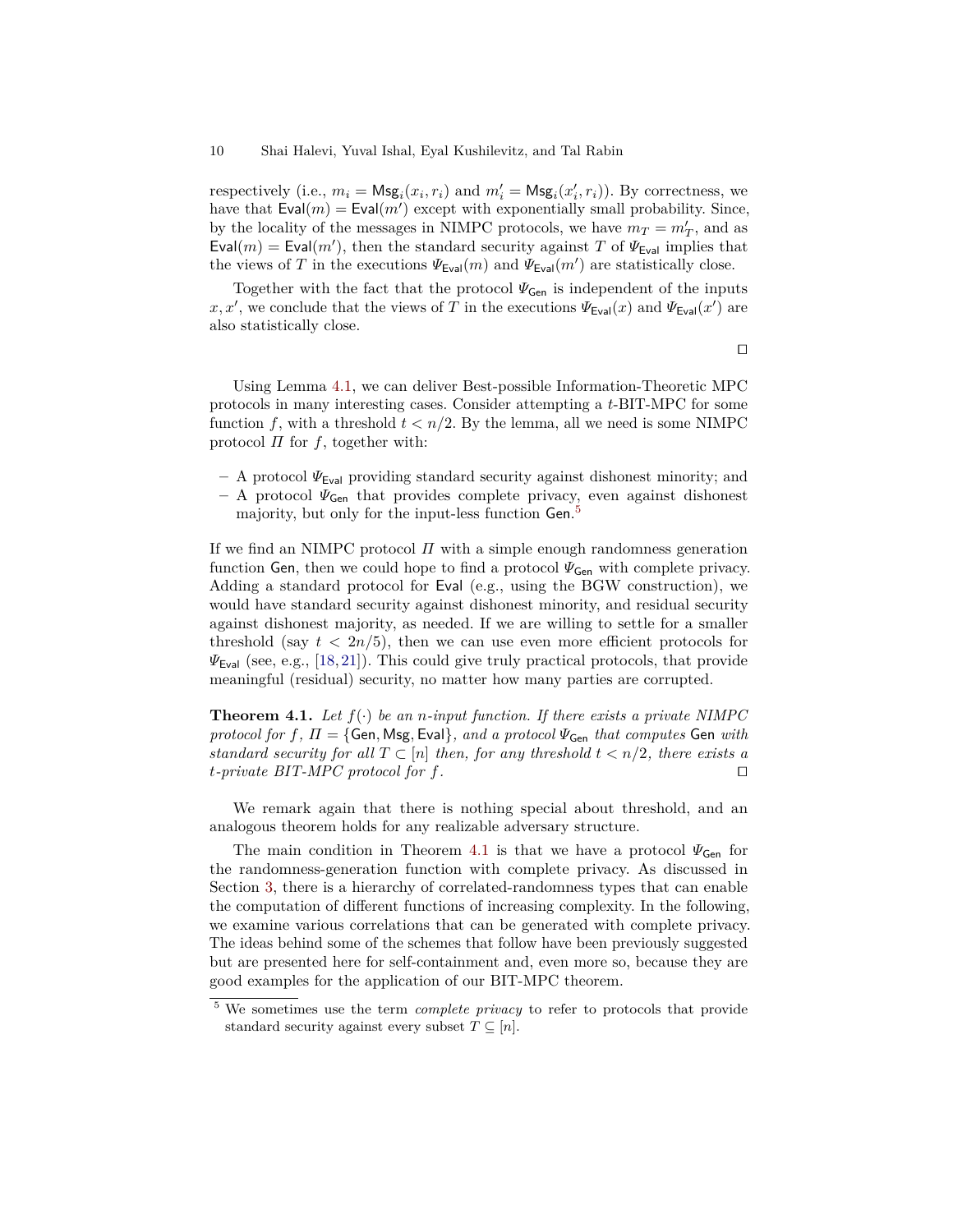# <span id="page-10-1"></span>**4.2 BIT-MPC From NIMPC with Pairwise Shared Randomness**

One class of correlated randomness that can be generated with complete privacy (i.e., standard security against any set  $T \subset [n]$ ), is pairwise shared randomness. The protocol  $\Psi_{Gen}$  is obvious: For  $i < j$ , party  $P_i$  sends to party  $P_j$  a random value  $r_{i,j} \in \mathbb{Z}_p$ , and the randomness of each  $P_i$  is set as  $\{r_{k,i}: k < i\} \cup \{r_{i,k}: i < k\}.$ It can easily be verified that this  $\binom{n}{2}$ -message protocol offers the desired security guarantees: Every party  $P_i$  sees only the values  $r_{i,j}$  that it sent and  $r_{j,i}$  that it received, and any value shared between two honest parties is not known to the attacker. Below, we examine some functions that can be computed using such pairwise shared randomness.

*Shares of zero.* Pairwise shared randomness can be easily converted into a correlated sharing of 0, just using local computation  $[9, 15]$  $[9, 15]$  $[9, 15]$ : Each party  $P_i$  sets its share to  $r_i = \sum_{k \leq i} r_{k,i} - \sum_{i \leq k} r_{i,k}$ . It can be easily verified that, for any set of parties *T*, the only information revealed about the shares of the parties in  $\overline{T}$ is their sum (and otherwise the shares of  $\overline{T}$  are random).

*Sum of inputs.* Shares of zero are used in the following simple private NIMPC protocol for computing the sum [\[9,](#page-25-11) [15\]](#page-25-12) in a finite Abelian group.

<span id="page-10-0"></span>**Parties:**  $P_1, \ldots, P_n$ **Input:**  $x_i \in G$  held by  $P_i$ **Output:**  $\sum_{i=1}^{n} x_i \in G$ **Protocol:** Gen: Correlated sharing of 0;  $P_i$  has randomness  $r_i$ .  $\textsf{Msg}_i(x_i, r_i)$ : Output  $m_i = x_i + r_i \in G$ . Eval $(m_1, \ldots, m_n)$ : Output  $\sum_{i=1}^n m_i \in G$ .

Fig. 1: Sum of Parties' Inputs in a finite Abelian group *G*

We remark that applying our BIT-MPC compiler to the NIMPC protocol in Fig. [1](#page-10-0) is pointless, since the output of the SUM function by itself always exposes the residual function (i.e. the sum of the inputs of the honest parties), even to a dishonest minority. However, this NIMPC protocol will be a useful tool in compiling other functions into BIT-MPC.

*Bitwise OR.* Beimel et al. [\[4\]](#page-25-6) present a private NIMPC for computing the OR function, assuming a (correlated randomness) sharing of 0. Each party chooses a new random value if its bit is 1 and uses the randomness from the zero-sharing if its input bit is 0. Then, the parties run the sum protocol on these values. If all the original bits are 0 then each party entered the randomness from the zero-sharing and thus the sum will be zero, and otherwise the sum will be nonzero with high probability. The parties output 0 if the sum is zero, and 1 otherwise. See Fig. [2.](#page-11-0)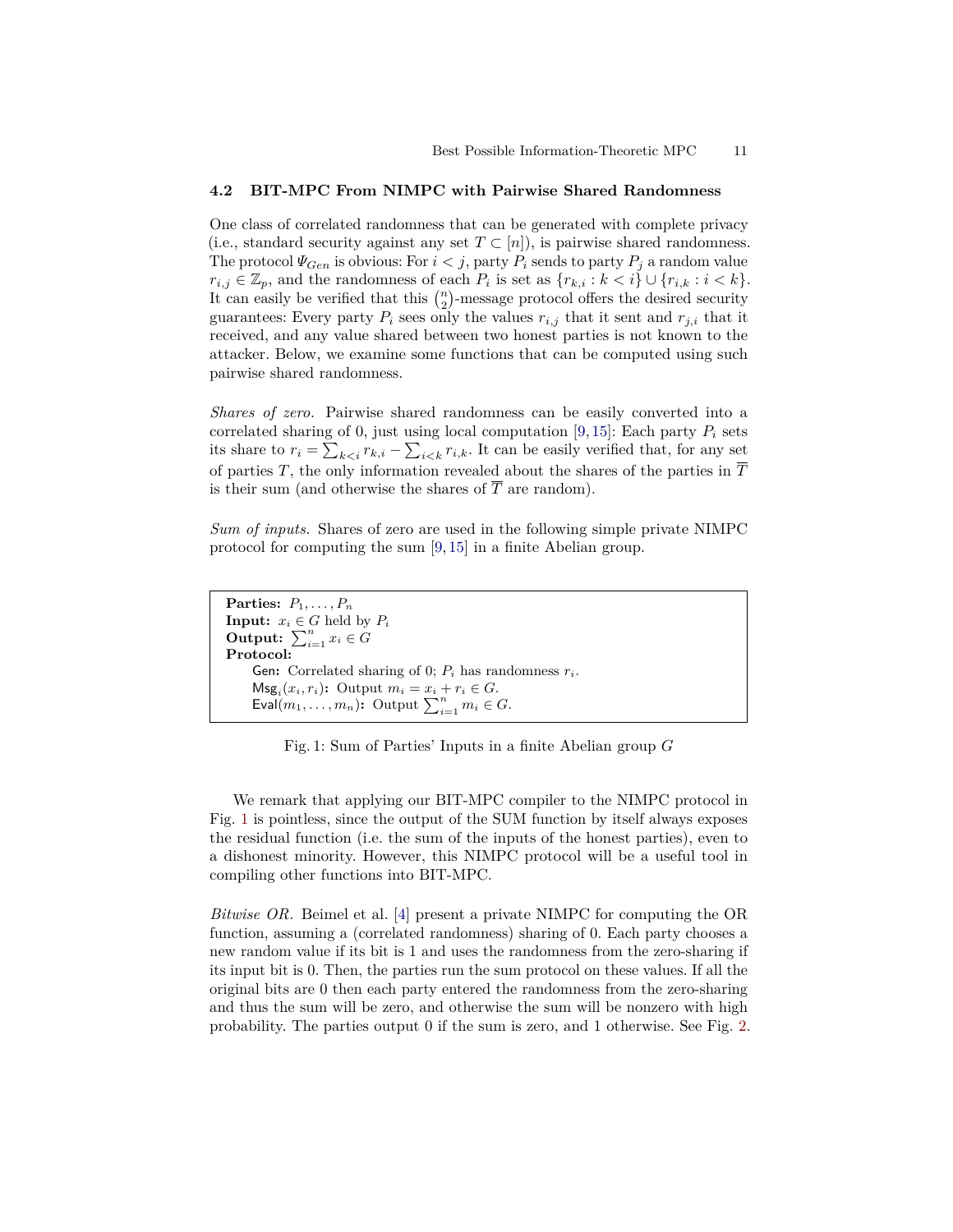```
Parties: P_1, \ldots, P_nInput: x_i \in \{0, 1\} held by P_iOutput: OR_{i=1}^n x_iProtocol:
 Gen: Correlated sharing of 0, providing Pi with ri.
 \mathsf{Msg}_i(x_i, r_i): Output: m_i = \begin{cases} r_i & \text{if } x_i = 0 \\ p_i & \text{otherwise} \end{cases}R_i \in_R \mathbb{Z}_p otherwise
 \textsf{Eval}(m_1, \ldots, m_n): Output = \begin{cases} 0 & \text{if } \sum_{i=1}^n m_i = 0 \text{ mod } p \end{cases}1 otherwise
```
Fig. 2: NIMPC protocol for the OR of Parties' Inputs

The above protocol exemplifies nicely how applying our BIT-MPC compiler and Theorem [4.1](#page-9-1) adds privacy to the inputs of the parties. Observe that this protocol by itself reveals the OR of the honest parties' bits to the adversary, regardless of the number of corrupted parties and their inputs. (For example, a single corrupted  $P_j$  can check the equality  $r_j \stackrel{?}{=} -\sum_{i \neq j} m_i$ . Applying our compiler, we improve security by ensuring that the sum of  $m_i$ 's is never exposed to any minority group. In particular a single adversarial  $P_i$  with input value 1 learns nothing about the inputs of the other parties.

*Computing the Maximum.* To compute  $MAX(x_1, \ldots, x_n)$  (with the  $x_i$ 's taken from  $[p]$  for some  $p \in \mathbb{Z}$ ), each party *i* with input  $x_i$  locally computes the *p* bits  $\chi_{i,\ell} := (x_i \geq \ell)$ , for all  $\ell \in [p]$ . Then, the parties run *p* copies of the OR protocol, computing  $\psi_{\ell} := OR_{i \in [n]} \chi_{i,\ell}$ , for all  $\ell$ . The maximum value is the largest index  $\ell$  for which  $\psi_{\ell} = 1$ . See Fig. [3.](#page-12-0)

## **Lemma 4.2.** *The protocol from Fig. [3](#page-12-0) is a private NIMPC protocol for computing the maximum value of the inputs of the parties.*  $\square$

We remark that since we are dealing with semi-honest parties, then we do not have issues of consistency between the inputs in the different OR instances. The protocol from Fig. [3,](#page-12-0) though constant round, is inefficient for large *p* as it requires *p* invocations of the OR protocol and thus *pn* messages over all. This means that also the BIT-MPC protocol that we get by compiling it will be inefficient.

Although we do not know of a more efficient non-interactive MPC protocol from pairwise shared randomness, we are able to get a more efficient interactive BIT-MPC protocol for MAX. In the interactive setting, we can run the multiple copies of the *OR* protocol sequentially, rather than all at once, hence using binary search to get only  $\log p$  invocations of the underlying OR protocol. See Fig. [4.](#page-12-1) Note that the bits  $\psi_j$  that are exposed by the protocol from Fig. [4](#page-12-1) are actually implied by the output value  $\max_i x_i$ . We get: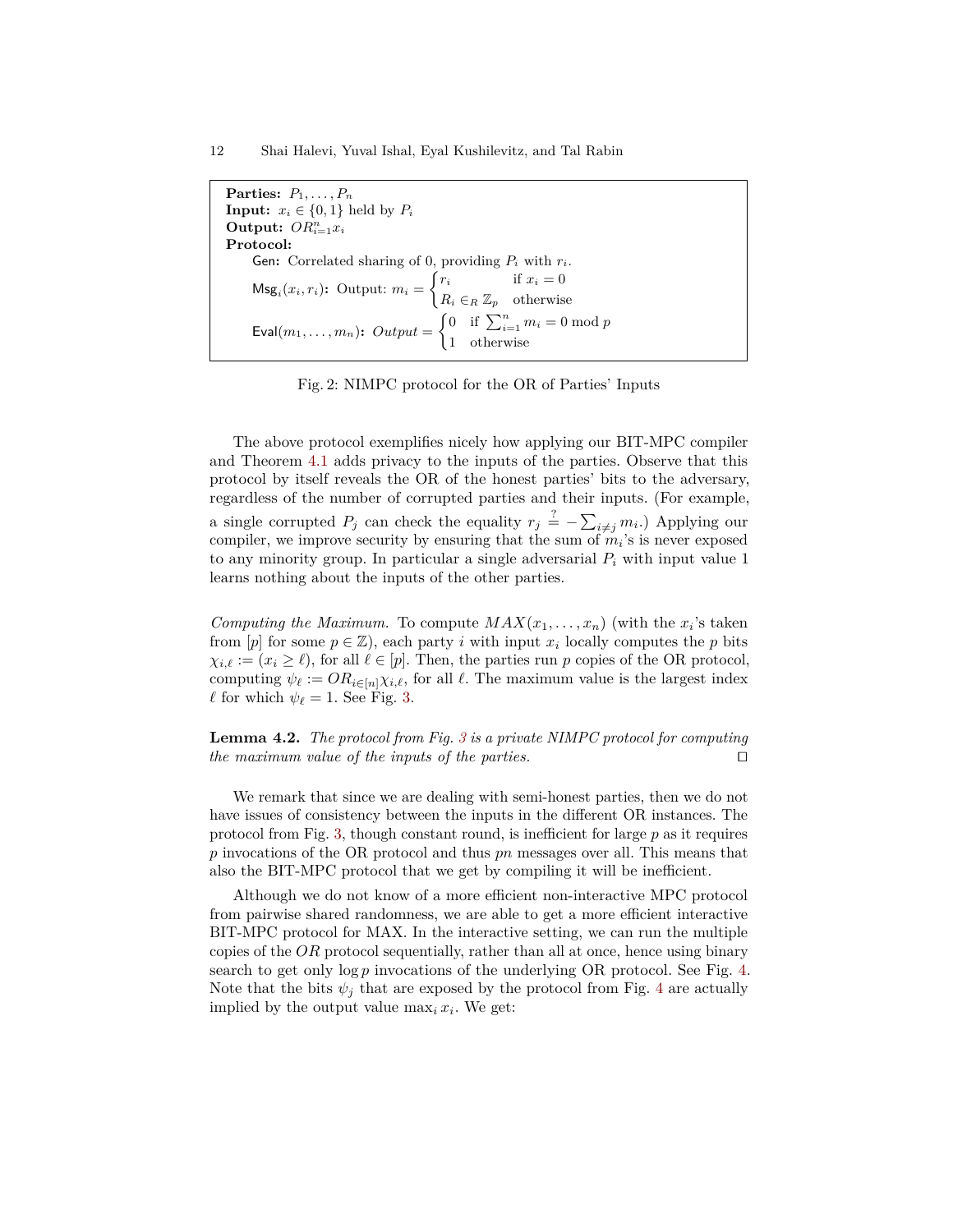<span id="page-12-0"></span>**Parties:**  $P_1, \ldots, P_n$ **Input:**  $x_i \in \mathbb{Z}_p$  held by  $P_i$ **Output:**  $x^* = \max_i x_i$ **Protocol:** Gen : generate  $p$  independent sharings of 0. The randomness of  $P_i$  is all its shares  $r_i = (r_i[\ell])_{\ell \in [p]}$ .  $\mathsf{Msg}_i(x_i, r_i)$ : 1. For each  $\ell \in [p]$  compute the bit  $\chi_{i,\ell} = \begin{cases} 1 & \text{if } x_i \geq \ell \\ 0 & \text{otherwise} \end{cases}$ 0 otherwise 2. Run *p* instances of the Msg function of the OR protocol, setting  $\forall \ell \in [p], m_i[\ell] = \mathsf{Msg}^{OR}(\chi_{i,\ell}, r_i[\ell]).$ 3. Concatenate  $m_i = (m_i[\ell])_{\ell \in [p]}$ . Eval $(m_1, \ldots, m_n)$ : for each  $\ell \in [p]$  set  $\psi_{\ell} = \text{Eval}^{OR}(m_1[\ell], \ldots, m_n[\ell]).$ Output the largest  $\ell$  such that  $\psi_{\ell} = 1$ .



```
Parties: P_1, \ldots, P_nInput: x_i \in \mathbb{Z}_p held by P_iOutput: x^* = \max_i x_iProtocol:
The parties first run in parallel \lceil \log p \rceil executions of a random sharing of zero.
The randomness of P_i is all its shares r_i = (r_i[\ell])_{\ell \in [\log p]}. Then, each party P_idoes the following:
 1. Set min := 0, max := p - 1.
 2. For j = 1, \ldots, \lceil \log p \rceil do the following:
 3. Set mid := [(min + max)/2] and \chi_{i,j} := (x_i \geq ? \text{ mid}).4. Run \textsf{Msg}_i of the OR protocol, broadcasting m_{i,j} := \textsf{Msg}_i^{OR}(\chi_{i,j}; r_i[j]).
  5. Execute \Psi_{\text{Eval}}^{OR}(m_{i,j}) to get \psi_j := \text{Eval}^{OR}(m_{1,j}, \ldots, m_{n,j}).6. If \psi_j = 1 then min := mid, otherwise max := mid - 1.
 7. End-for
 8. Output min.
```
Fig. 4: A more efficient interactive BIT-MPC protocol for *MAX*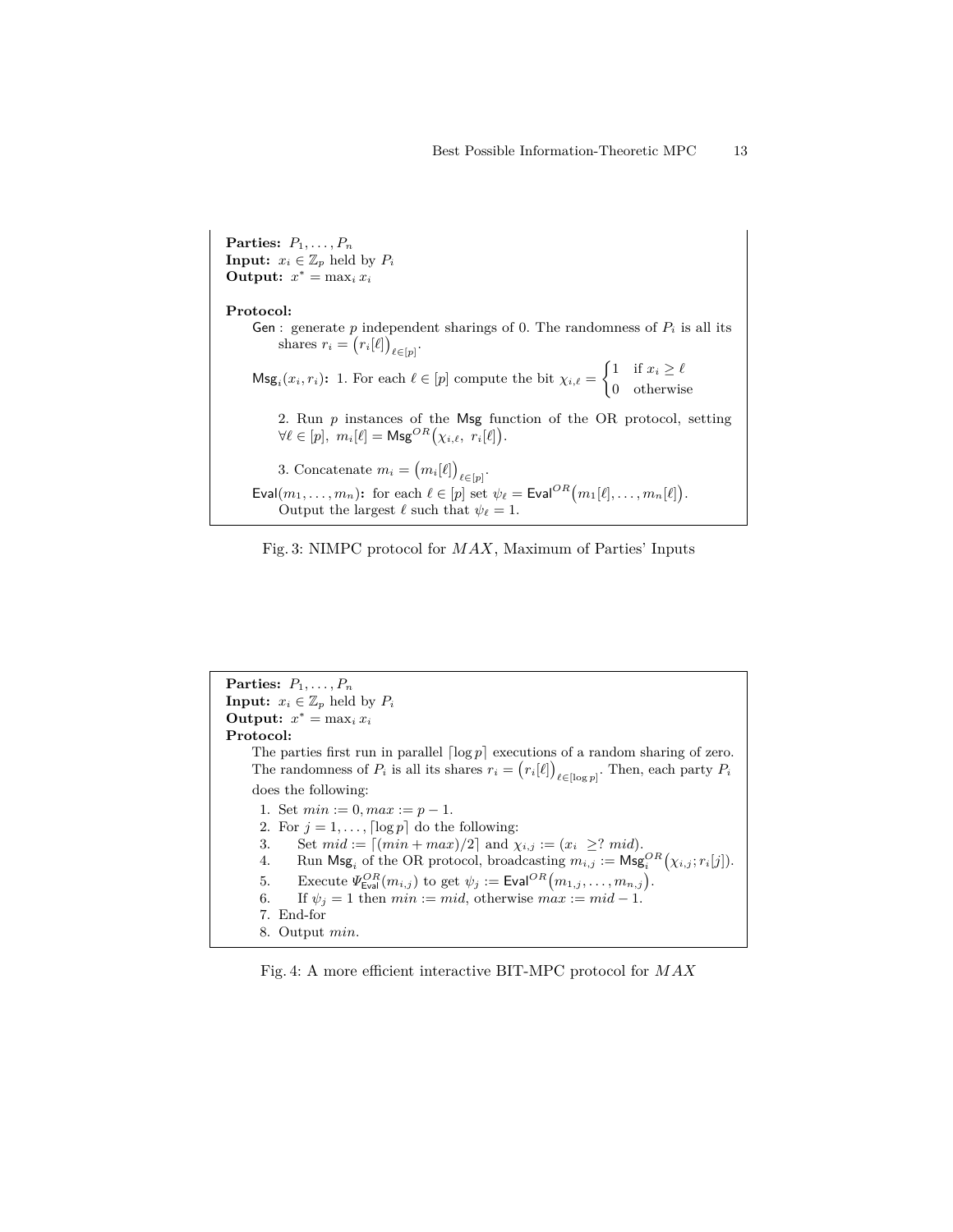<span id="page-13-0"></span>**Lemma [4](#page-12-1).3.** For any threshold  $t \leq n/2$ , if  $\Psi_{\text{Eval}}^{OR}(m_{i,j})$  from Fig. 4 provides *standard security against sets of size up to t, then the protocol from Fig. [4](#page-12-1) is an*  $\Box$ *interactive t*-*BIT-MPC* for computing the *MAX* function.

#### **4.3 BIT-MPC Based on Linearly-Correlated Randomness**

As stated earlier, linear correlation is a powerful class of correlated randomness that can handle many interesting functions. The simplest format of linear correlation has each party  $P_i$  holds a piece of randomness  $r_i$ , where the vector  $r = (r_1, \ldots, r_n)$  was chosen at random in some known linear subspace in  $\mathbb{F}^n$ . Namely  $r = s \cdot A$ , where *A* is a fixed, public  $k \times n$  matrix that defines the linear space, and *s* is a uniformly random vector in  $\mathbb{F}^k$ .

This class generalizes the secret-sharing of zero that we used above, and we can compute the randomness generation for it with complete privacy, using similar techniques as for zero-sharing [\[7,](#page-25-4) [17\]](#page-25-13). Specifically, each party  $P_i$  chooses a random vector  $s_i$  and computes  $t_i = s_i \times A$ , then sends the entry  $t_i[j]$  to  $P_j$  (for every *j*). The correlated-randomness element of each  $P_j$  is then set as  $r_j = \sum_i t_i[j] = ((\sum_i s_i) \times A)[j].$ 

To show complete privacy, fix a set  $T \subset [n]$  of corrupted parties and note that the values  $\{t_i[T]: i \notin T\}$  seen by the parties in *T* determine the  $s_i$ 's only upto the solution of the system  $(s_{\overline{T}} \times A)[T] = t_{\overline{T}}[T]$  (with  $s_{\overline{T}}[T] = \sum_{i \notin T} s_i[T]$ ,  $t_{\overline{T}}[T] = \sum_{i \notin T} t_i[T]$ ), which are exactly all the inputs with the same output at *T*.

We also note that using the share conversion technique from [\[14,](#page-25-5) [22\]](#page-26-12), we can localy convert "replicated correlated randomness" to linearly correlated randomness. In a little more detail, by giving every subset  $T \subset [n]$  a different random seed for a PRG/PRF, the parties can locally generate unbounded number of pseudo-random vectors in the range of  $f_A(s) = s \cdot A$ , without any interaction. This means that every party must keep  $2^{n-1}$  seeds, but for small values of *n* this still yields a very practical way of generating linearly-correlated (pseudo)randomness, which can then be used in the protocols that we describe below.

*Testing for membership in an affine space.* We next show that linear correlations allow us to compute, for any matrix *A*, the function that determines whether an input vector belongs to the kernel of the rows of *A*. Namely

$$
\text{Affine}_{A,0}(x) = \begin{cases} 1 & \text{if } Ax = 0 \\ 0 & \text{otherwise} \end{cases}.
$$

Since the parties have the vector  $r = sA$  which is uniform in the columns space of *A*, it is sufficient to check if the inner product of *x* and *r* is zero. Hence each party computes  $y_i = x_i r_i$ , and the parties then run the SUM protocol from Figure [1.](#page-10-0)

This protocol can be modified to compute the function  $Affine_{A,b}(x)$ , i.e., to check whether  $Ax = b$  for a matrix A, as before, and a known vector b (rather than equality to zero). This is done by fixing a known vector *w* such that  $Aw = b$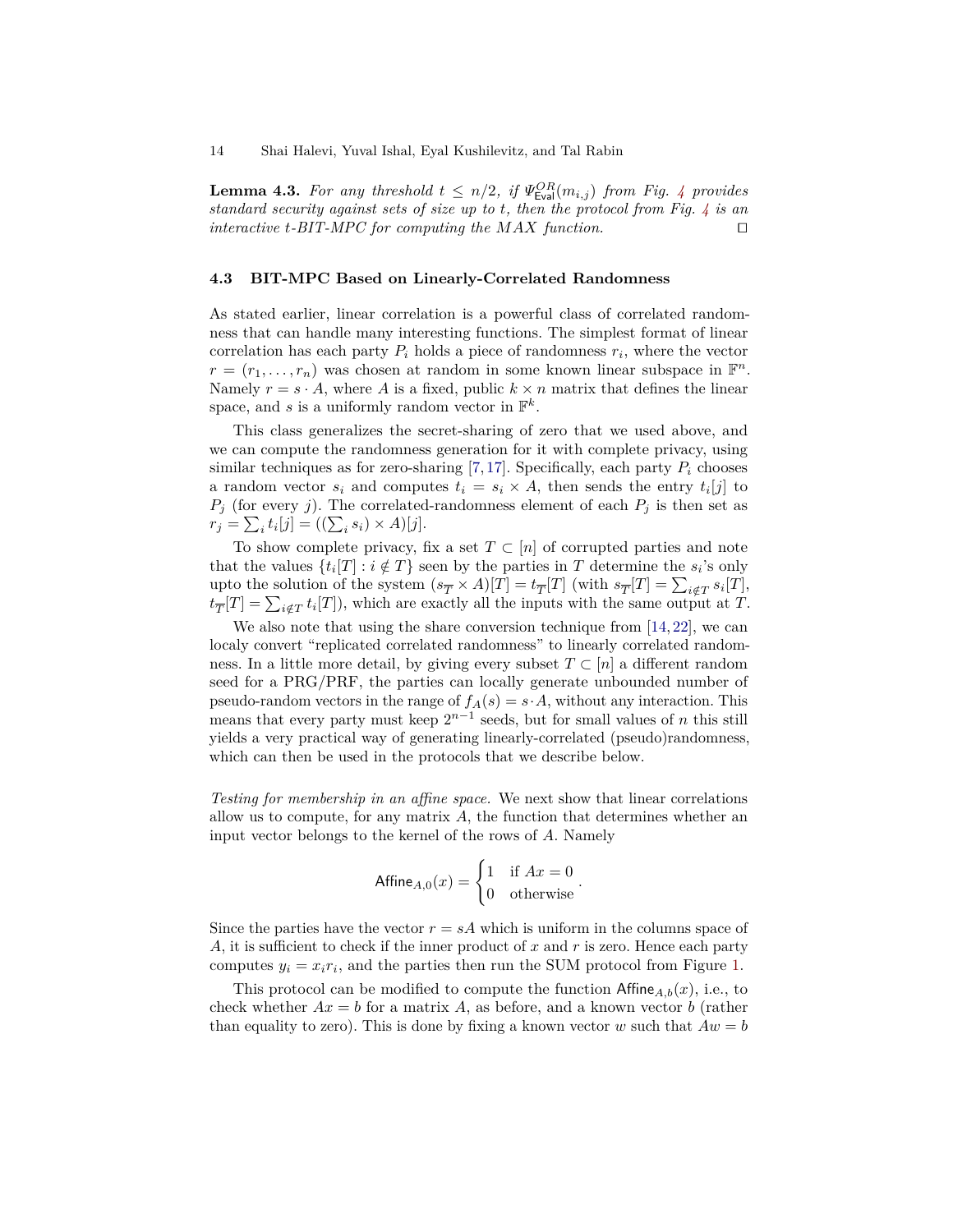and having each party set  $y_i = (x_i - w_i)r_i$  and run the SUM protocol. The resulting protocol is described in Figure [5.](#page-14-0)

<span id="page-14-0"></span>**Parties:**  $P_1, \ldots, P_n$ **Parameter:** Publicly known  $A \in \mathbb{F}^{k \times n}$ ,  $b \in \mathbb{F}^k$ , and  $w \in \mathbb{F}^n$  s.t.  $Aw = b$ . **Input:**  $x = (x_1, \ldots, x_n), x_i \in \mathbb{F}$  held by  $P_i$ **Output:** check whether  $Ax = b$ **Protocol:** Gen**:** 1. Linearly correlated randomness,  $r = sA$  for a uniform  $s \in \mathbb{F}^k$ ;  $P_i$  has  $r_i$ 2. Correlated sharing of 0, providing  $P_i$  with  $\rho_i$ . Let  $R_i = (r_i, \rho_i)$ .  $\textsf{Msg}_{i}(x_i, R_i)$ : Output  $m_i = (x_i - w_i)r_i + \rho_i$ Eval $(m_1, \ldots, m_n)$ : Set  $y = \sum_{i=1}^n m_i$ ,  $Output = \begin{cases} 1 & \text{if } y = 0 \\ 0 & \text{otherwise} \end{cases}$ 0 otherwise

Fig. 5: NIMPC protocol for affine space membership, testing whether  $Ax = b$  for public *A, b*,

**Lemma 4.4.** *The protocol from Fig. [5](#page-14-0) is a private NIMPC protocol for affine space membership. Moreover, there exists a completely private protocol*  $\Pi_{Gen}$  *for computing the randomness generation function, with standard privacy against any set*  $T \subset [n]$ *.* 

*Proof.* For correctness, note that  $y = \langle r, x - w \rangle = sA(x - w) = \langle s, Ax - b \rangle$ . Hence  $y = 0$  with probability one when  $Ax = b$ , and  $y \neq 0$  whp when  $Ax \neq b$ .

For privacy of the NIMPC protocol, we show that for any set  $T \subset [n]$  and any two inputs  $x, x'$  such that  $x_T = x'_T$  and  $f_{T,x} \equiv f_{T,x'}$ , the views of *T* on *x* and  $x'$  are distributed identically. It is convenient to first consider the case  $b = 0$ (and thus w.l.o.g.  $w = 0$ ). These views consist of (the public *A* and)

 $r_T = \{r_i : i \in T\},\ \rho_T = \{\rho_i : i \in T\},\ x_T = \{x_i : i \in T\} \text{ or } x'_T = \{x'_i : i \in T\}, and$  $m_{\overline{T}} = \{m_i = x_i r_i + \rho_i : i \notin T\}$  or  $m' = \{m'_i = x'_i r_i + \rho_i : i \notin T\}$ , respectively.

Since the  $\rho_i$ 's are a random *n*-out-of-*n* sharing of zero, then the  $m_i$ 's (or  $m_i'$  are uniformly random subject to their sum, regardless of  $r_T$ ,  $\rho_T$ ,  $x_T$ . It is thus enough to show that for any fixed *r*, we have  $\sum_{i \notin T} m_i = \sum_{i \notin T} m'_i$  iff  $f_{T,x} \equiv f_{T,x'}$ .

To see this, notice that  $f_{T,x} \equiv f_{T,x'}$  iff  $A_{\overline{T}} x_{\overline{T}} = A_{\overline{T}} x'_{\overline{T}}$ , where  $A_{\overline{T}} x_{\overline{T}}$  is the sum of the columns of *A* corresponding to  $i \notin T$ , each multiplied by the corresponding  $x_i$ 's (and similarly for  $A_{\overline{T}}x_i'$  $\frac{Z}{T}$ ). Namely  $A_{\overline{T}} x_{\overline{T}} =: \sum_{i \notin T} x_i A_i$  and  $A_{\overline{T}} =: \sum_{i \notin T} x_i A_i$ . This is true since, for any  $x_T^*$ , we have  $f_{T,x}(x_T^*) = A_{\overline{T}} x_{\overline{T}} +$  $A_T^T x_T^*$  and  $f_{T,x'}(x_T^*) = A_{\overline{T}} x_T^*$  $\frac{\prime}{T} + A_T x_T^*$ .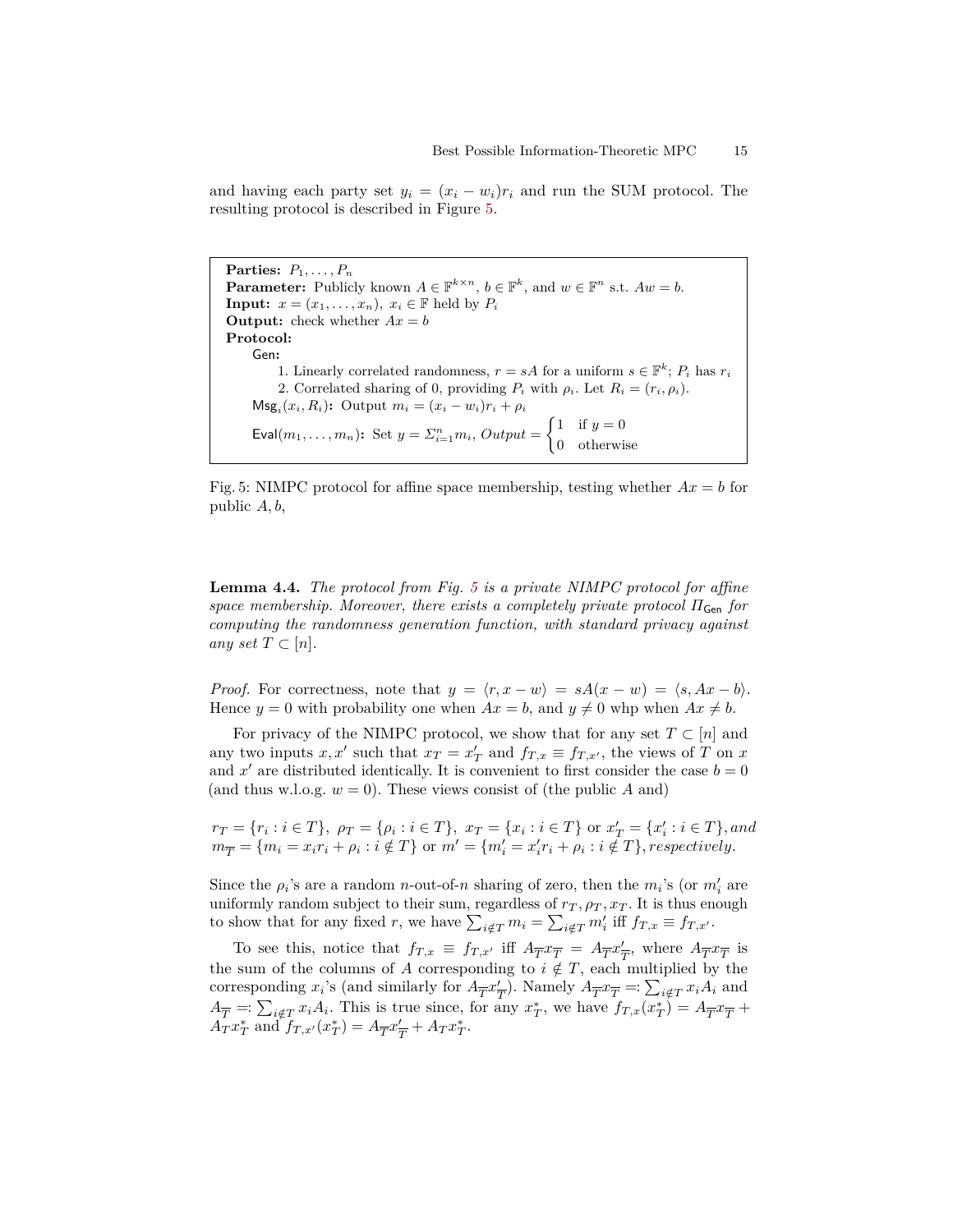<span id="page-15-1"></span>Consider therefore  $x, x'$  such that  $A_{\overline{T}} x_{\overline{T}} = A_{\overline{T}} x'_{\overline{T}}$  $\frac{r}{T}$ , and fix *r* and *ρ*. Then

$$
\sum_{i \notin T} m_i - \sum_{i \notin T} \rho_i = \langle r_{\overline{T}}, x_{\overline{T}} \rangle = (sA)_{\overline{T}} x_{\overline{T}} = sA_{\overline{T}} x_{\overline{T}}
$$
  

$$
= sA_{\overline{T}} x'_{\overline{T}} = (sA)_{\overline{T}} x'_{\overline{T}} = \langle r_{\overline{T}}, x'_{\overline{T}} \rangle = \sum_{i \notin T} m'_i - \sum_{i \notin T} \rho_i,
$$

and therefore  $\sum_{i \notin T} m_i = \sum_{i \notin T} m'_i$ . This completes the proof of privacy for the NIMPC protocol from Fig. [5](#page-14-0) for the case of  $b = 0$ . The case of arbitrary *b* is similar (except that in the last equality we have another term  $A_{\overline{T}}w_{\overline{T}}$  which is independent of  $x, x'$ ).

Finally, we note that the shared randomness in this protocol consists of  $r = sA$ and a sharing of zero  $\rho$ , both of which can be computed with perfect privacy as we explained earlier.  $\Box$ 

**Corollary 4.1** (Affine Membership Over A Field). For any fixed  $A \in \mathbb{F}^{k \times n}$ *and*  $b \in \mathbb{F}^k$ , there is a *n*/2*-BIT-MPC* protocols for checking  $Ax = b$  over **F**. □

*Some applications of the affine membership protocol.* Computing affine membership is more useful than it may seem. In particular, it captures most functions considered in the previous section as special cases, as well as additional useful functions. For example, the AND function can be realized utilizing the identity matrix  $A = I$  and checking  $Ax = b$  for  $b = (1, \ldots, 1)$ . The OR function is identical to AND up to relabeling of inputs and outputs, but can be realized directly using any invertible matrix A and  $b = 0$ , since  $Ax = 0$  holds if and only if all the  $x_i$ 's are 0. Affine membership can also be used to check equality of all inputs, namely the function  $\text{AllEq}(x_1, \ldots, x_n)$  which outputs 1 if  $x_1 = x_2 = \ldots = x_n$ and 0 otherwise. Here we use a matrix  $A \in \mathbb{F}^{(n-1)\times n}$  that reflects the equations  $x_1 - x_2 = 0, x_2 - x_3 = 0, \ldots, x_{n-1} - x_n = 0$ , namely, the rows of *A* are all of the form  $(0, \ldots, 0, 1, -1, 0, \ldots, 0)$ . For this matrix *A*, the function Affine<sub>*A*,0</sub>(*x*) is exactly AllEq(*x*).

#### <span id="page-15-0"></span>**4.4 Four-Input Functions**

A somewhat surprising corollary of the per-subset nature of Lemma [4.1](#page-8-0) is that any 4-input function can be computed with BIT-security against dishonest minority. Namely, we get standard security for a single corrupted party, and (at least) residual security for two or more corrupted parties.

**Theorem 4.2.** *For every 4-input function f, there is a 1-BIT-MPC interactive protocol for computing f.*

*Proof.* (Sketch) Let  $\Pi =$  (Gen, Msg, Eval) be an NIMPC protocol for f with general correlated randomness (e.g., from [\[4\]](#page-25-6)), and we describe interactive protocols for Gen*,* Eval as needed.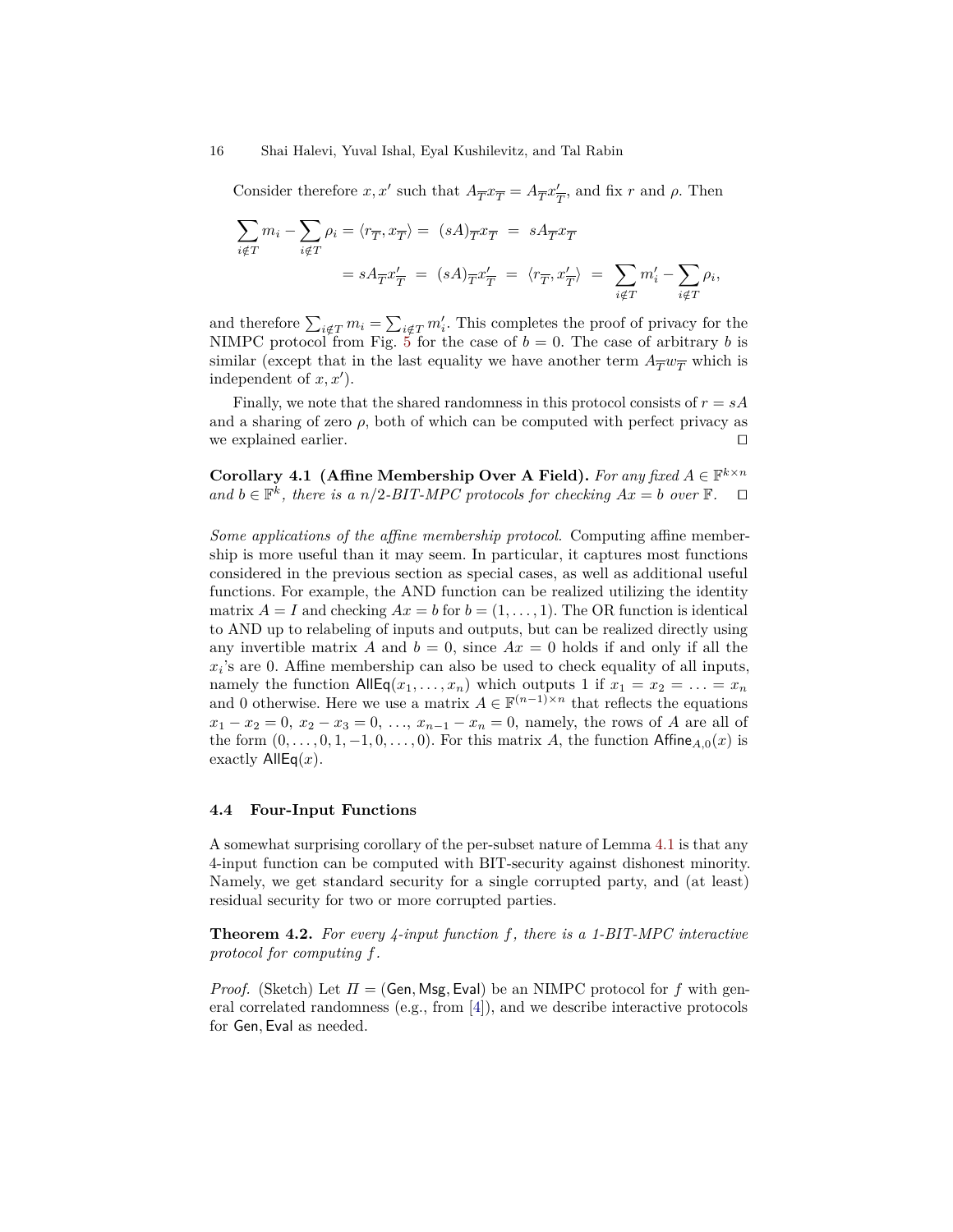- <span id="page-16-1"></span>**–** For *Ψ*Gen, we use a 1-of-3 BGW protocol, run by *P*2*, P*3*, P*4, to generate the needed correlated randomness.
- **–** For *Ψ*Eval, we use a 2-of-5 BGW protocol for evaluation, where *P*2*, P*3*, P*<sup>4</sup> each play a single party, and *P*<sup>1</sup> plays the role of two parties.

The reason that this construction works is that if there are three corruptions then the corrupted parties are allowed to learn the input of the honest party, so there is no security requirement. If there is only one corruption then the BGW protocols ensure standard security (even if the corrupted party is  $P_1$  who plays a double role in the second BGW invocation).

It remains to show that we get (at least) residual security when two parties are corrupted. If the corrupted parties do not include  $P_1$  then the 2-of-5 BGW protocol actually gives standard security. If  $P_1$  is corrupted then two of  $P_2, P_3, P_4$ are honest, hence we get standard security for the randomness generation step and therefore residual security for the combined protocol.  $\Box$ 

## **5 Negative Results**

#### **5.1 When "Best-Possible" is the Best Possible**

The first negative result justifies the term "best-possible" security, showing that in the information-theoretical regime, the security requirement against majority sets typically cannot be further strengthened. We start by considering twoparty protocols and strengthen standard impossibility results for this setting  $(e.g., [5, 6, 12, 33])$  $(e.g., [5, 6, 12, 33])$  $(e.g., [5, 6, 12, 33])$  $(e.g., [5, 6, 12, 33])$  $(e.g., [5, 6, 12, 33])$  $(e.g., [5, 6, 12, 33])$  $(e.g., [5, 6, 12, 33])$  $(e.g., [5, 6, 12, 33])$  $(e.g., [5, 6, 12, 33])$ . Specifically, we show that in a two-party protocol between Alice and Bob to compute a function  $f(x, y)$ , standard information-theoretic security against Bob (i.e. if Bob learns the output and nothing else), implies that Alice necessarily learns Bob's input *y*. More concretely:

<span id="page-16-0"></span>**Lemma 5.1.** Let  $f(x, y)$  be a boolean function and assume that each y is distinct; *namely, for all*  $y \neq y'$  *there exists an*  $x$  *such that*  $f(x, y) \neq f(x, y')$  *(this is without*) *loss of generality as otherwise Bob can pick one y from each "equivalence class").* Let  $P$  be any protocol where Bob learns  $f(x, y)$  (with prob. 1) but no other *information about x, then Alice can always identify y.*

*Proof.* Assume not. Then, for some pair of Bob inputs  $y, y'$  there is an Alice input  $x$  on which she cannot distinguish  $y$  from  $y'$ . Namely Alice's view (which consists of the transcript, as well as her input and randomness) on  $(x, y)$ ,  $(x, y')$ is identically distributed and, in particular, it follows that  $f(x, y) = f(x, y') = v$ , for some  $v \in \{0, 1\}$ . Since  $y, y'$  are "distinct" then, for some other Alice input  $x'$ , we have  $f(x', y) \neq f(x', y')$ . Since f is boolean then, without loss of generality,  $f(x', y) = v$ . Since Bob is assumed to learn nothing beyond the output, his distribution of views on  $(x, y)$  and on  $(x', y)$  (in particular, the distribution of transcripts) is the same. By a standard "corners lemma" (see, e.g.,  $[12, 33]$  $[12, 33]$  $[12, 33]$ ), it follows that the transcript on  $(x', y')$  is also distributed in the same way, contradicting the correctness of the protocol  $P$ .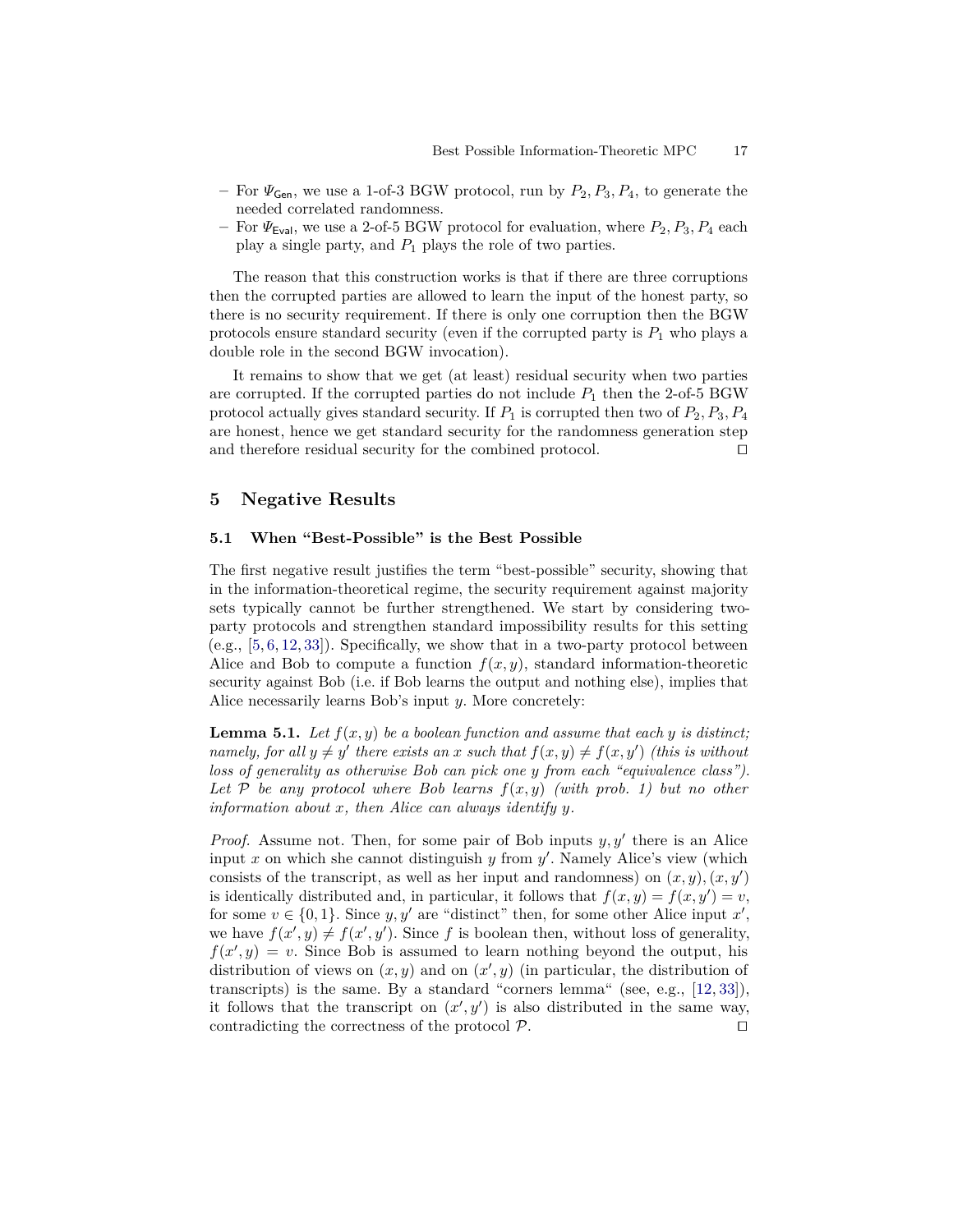<span id="page-17-0"></span>*Extensions.* As stated, Lemma [5.1](#page-16-0) assumes perfect correctness and perfect privacy. This however need not be the case and indeed some of the above papers  $(e.g., [12])$  $(e.g., [12])$  $(e.g., [12])$ show that the same holds even when allowing  $\varepsilon$ -error and  $\delta$ -privacy (i.e., where the statistical distance between the corresponding distributions is bounded by  $\delta$ ). The same modification applies in our case.

Another important extension is to deal with non-boolean functions *f*. Here, rather than asking for distinctness of the *y*'s, we need a slightly more demanding (but still quite simple) richness requirement. Specifically, we ask that for any pair of Bob inputs  $y, y'$  that are not trivially distinguishable by Alice (i.e., where for some Alice input *x* we have  $f(x, y) = f(x, y') = v$ , there must also exists another Alice input *x'* for which  $f(x', y) \neq f(x', y')$  and that one of these two values is equal to *v*. To illustrate this condition, consider the function  $min(x, y)$ (over some interval), where for all  $y < y'$  the above condition holds with  $x = y$ and  $x' = y'$ . This condition is a generalization of the distinctness property for boolean functions, used above; if this property holds then we will refer to the function *f* as being *non-trivial*. One can readily verify that the proof of Lemma [5.1](#page-16-0) still holds for all non-trivial functions *f* (boolean or non-boolean).

Next, we deal with the case of *n*-input functions *f*, by applying a standard *partition argument*. It shows that, for any subset of parties  $T$ , if a protocol  $\mathcal{P}$ satisfies standard security against a corrupted *T* then it can do no better than offering residual security against a corrupted *T*. (We usually think of *T* as a majority set, where it is always possible to ensure standard security against a corrupted  $\overline{T}$ , but the statement holds for any set  $T$  and this is important for generalizing the negative result to non-threshold access structures.) Formally,

**Theorem 5.1.** Let  $f$  be an  $n$ -input function. Let  $T \subset [n]$  be a subset of parties. *Define the corresponding induced 2-argument function*  $f^T(\lbrace x_i \rbrace_{i \in T}, \lbrace x_i \rbrace_{i \notin T}) =:$  $f(x_1, \ldots, x_n)$  and assume that  $f^T$  is non-trivial. Let  $P$  be any protocol where *the parties in*  $\overline{T}$  *learn*  $f(x_1, \ldots, x_n)$  *but no other information about the input (information theoretically). Then, the parties in T learn the residual function*  $f_{T,x}$ .

*Proof.* Consider the two-party protocol  $\mathcal{P}_T$  derived from  $\mathcal P$  by Alice simulating the parties in *T*, Bob simulating the parties in  $\overline{T}$  and together they compute the value  $f^T(\{x_i\}_{i \in T}, \{x_i\}_{i \notin T})$ . By the assumption on  $P$ , Bob learns the output of  $f<sup>T</sup>$  but nothing else. Hence, by Lemma [5.1](#page-16-0) (and the following discussion), Alice learns Bob's input. In the terminology of the *n*-party protocol  $P$ , this means that the view of the parties in *T* necessarily identifies the residual function  $f_{T,x}$  (note that if two *n*-argument inputs  $x, x'$  induce the same residual function, i.e.  $f_{T,x} = f_{T,x'}$ , then they are mapped to equivalent inputs for the two-input function  $f^T$ ).  $\Box$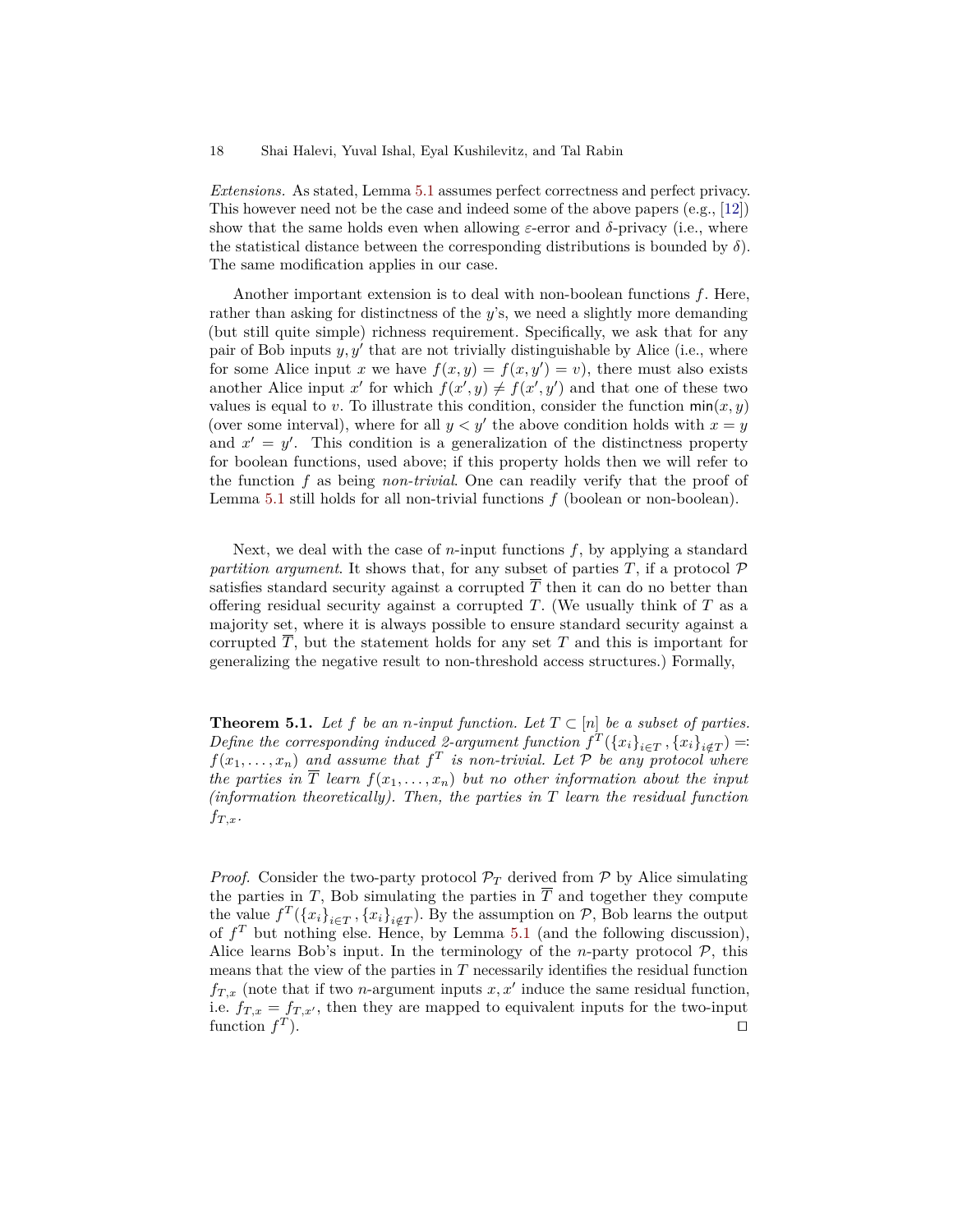#### <span id="page-18-1"></span>**5.2 Efficient BIT-MPC Protocols are Rare**

Our next goal is to show that *computationally efficient* BIT-MPC protocols are unlikely to exist even for simple families of functions. (Specifically, their existence would imply the collapse of the polynomial hierarchy.) We mimic similar results in the context of obfuscation [\[24\]](#page-26-6) showing that if, for example, the family of 3-CNF formulas has efficient statistical-indistinguishability obfuscation, then the Polynomial Hierarchy collapses to its second level. This, in particular, relies on the following claim (implicit in [\[24\]](#page-26-6); see also [\[1\]](#page-24-0) for a similar proof in the context of instance-hiding schemes):

<span id="page-18-0"></span>**Lemma 5.2.** *Let* C *be a family of circuits where checking equivalence is co-NP complete (e.g., a simple family such as the family of all 3CNF formulae satisfies this). Assume that there exists a probabilistic polynomial time machine* S *that is given a circuit*  $C \in \mathcal{C}$  *as its input and that its output is a probability distribution satisfying the following properties:*

- **–** *If C*<sup>1</sup> ≡ *C*<sup>2</sup> *then* S(*C*1) ≈ S(*C*2) *(i.e., the statistical distance between*  $\mathcal{S}(C_1), \mathcal{S}(C_2)$  *is bounded by some constant, say 1/3).*
- $−$  *If*  $C_1$   $\not\equiv C_2$  *then*  $\mathcal{S}(C_1)$  *and*  $\mathcal{S}(C_2)$  *are far (i.e., the statistical distance between*  $\mathcal{S}(C_1), \mathcal{S}(C_2)$  *is bounded from below by some constant, say 2/3).*

*Then, the polynomial hierarchy collapses.*

Consider the 3-input universal function  $U_c(C, x, \perp)$ , where *C* is a boolean circuit from a family of circuits  $\mathcal{C}$ , as above,  $x$  is an input for the circuit  $C$  (and  $\perp$  indicates that the third party has no input). We argue that there is no efficient BIT-MPC protocol for this function.

**Theorem 5.2.** *If there is a computationally efficient 3-party BIT-MPC protocol*  $P$  *for*  $U_c$ *, then the polynomial hierarchy collapses.* 

*Proof.* We use the protocol  $P$  to construct a machine  $S$ , as required by Lemma [5.2.](#page-18-0) Doing so, the theorem follows.

We first turn  $P$  into a two-party protocol  $P'$  for computing the two-argument function  $f(x, C) = U_c(C, x, \perp)$ , with Bob simulating the party in P holding the circuit  $C$  (i.e., a minority among the 3 parties) and Alice simulating the two others (i.e., the majority). By the best possible security of  $P$ , Alice learns the function *f<sup>C</sup>* and only this function (note that now the inputs of Bob are not distinct, as there may be several circuits that compute the same function  $f_C$ ; an argument similar to that of Lemma [5.1](#page-16-0) shows that Alice indeed learns *f<sup>C</sup>* with any input *x* she may have).

We now construct  $\mathcal{S}(C)$  as follows. Run  $\mathcal{P}'$  on inputs  $(x_0, C)$ , where  $x_0$  is an arbitrary (fixed) input for Alice, and output her view in the protocol. On one hand, if  $C_1 \equiv C_2$  then  $f_{C_1} \equiv f_{C_2}$  and so Alice's view in both cases is identically distributed. On the other hand, if  $C_1 \neq C_2$ , then Alice's view in the two cases is far apart.  $\square$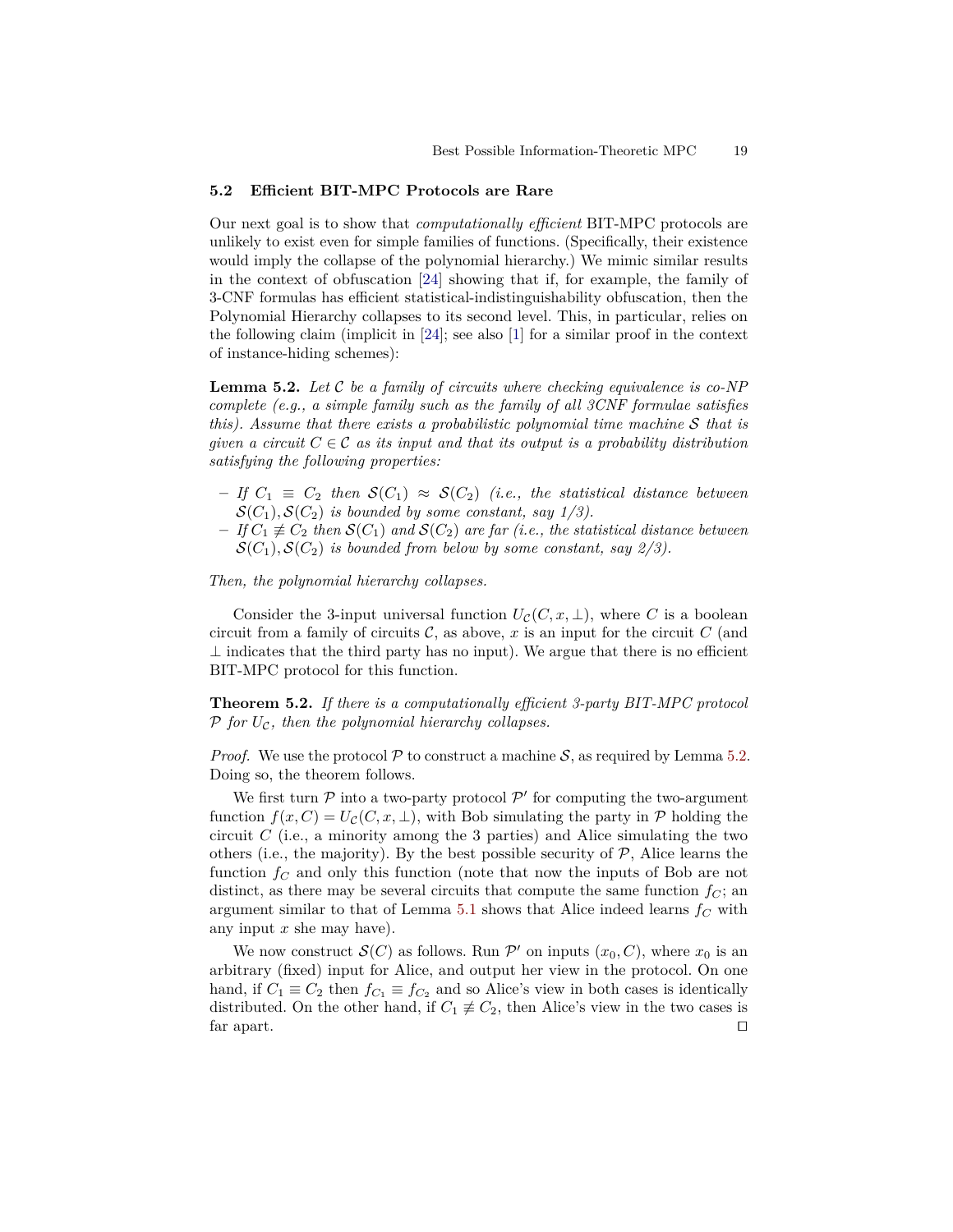#### <span id="page-19-2"></span>**5.3 Simple BIT-MPC Protocols Have Limited Reach**

Our last negative result shows that a natural class of "bilinear" NIMPC protocols, which captures most of our positive results, is limited in power. A *bilinear* NIMPC protocol over a finite field  $\mathbb F$  is one in which the randomness  $r_1, \ldots, r_n$  is linearly correlated, i.e., generated by applying a linear transformation *A* to a vector of random elements  $(\rho_1, \ldots, \rho_m)$ , and where each message  $m_i$  can be computed using a bilinear function  $\mathsf{Msg}_i(x, r)$ . That is,  $\mathsf{Msg}_i$  is linear in both x (the inputs) and r (the randomness). Our goal is to show that "bilinear" protocols and, more generally, protocols where messages are computed as degree-2 polynomials in *x* and *r*, are limited in power. This negative result relies on a negative result for degree-2 randomizing polynomials from [\[31\]](#page-26-7). Concretely, [\[31\]](#page-26-7) proved the following:

<span id="page-19-1"></span>**Lemma 5.3.** *Suppose*  $f: \{0, 1\}^n \to \{0, 1\}$  *admits a degree-2 randomized encoding over a finite field* F*. Then, either of the following holds:*

- **–** *f or its negation test a linear condition over* F*; namely, are of the form*  $f_{A,b}(x) = 1$  *iff*  $Ax = b$ *, for some*  $A \in \mathbb{F}^{\ell \times n}$ *,*  $b \in \mathbb{F}^{\ell}$ *; or*
- **–** *f is a (deterministic) degree-2 polynomial.*

We observe that a bilinear protocol for a function *f* gives rise to a randomized degree-2 representation of *f* (of the first type). The degree is bounded by 2 because each message  $m_i$  is computed via a bilinear function  $\mathsf{Msg}_i(x,r)$  and because *r* itself is a linear function of the underlying vector  $(\rho_1, \ldots, \rho_m)$ . The correctness and full robustness of the protocol imply that  $m_1, \ldots, m_n$  encode  $f(x)$  but give no other information about x. Thus, using Lemma [5.3,](#page-19-1) we get:

**Theorem 5.3.** Let  $f : \{0,1\}^n \to \{0,1\}$  be a boolean function that has a bilinear *NIMPC protocol over a finite field* F*. Then, f or its negation test a linear condition over* F *(as defined above).*

# <span id="page-19-0"></span>**6 Concrete Efficiency**

In this section we make the case that our protocols, while restricted in the class of functionalities they apply to, can be useful for improving the concrete efficiency of natural secure computation tasks. We start by recalling some functions for which we present BIT-MPC protocols and discuss their relevance to natural secure computation tasks that can be motivated by real-world applications.

**–** AND/OR: Bitwise AND of long vectors of inputs can be used to realize multi-party Private Set Intersection (PSI) of sets over a universe of size [*N*], where the input of each party is the length-*N* characteristic vector of its set. PSI has many real-world applications. One example is a secure Doodle poll, where the universe includes possible date and time slots, and each party's input is the subset of these slots in which he or she are available. See,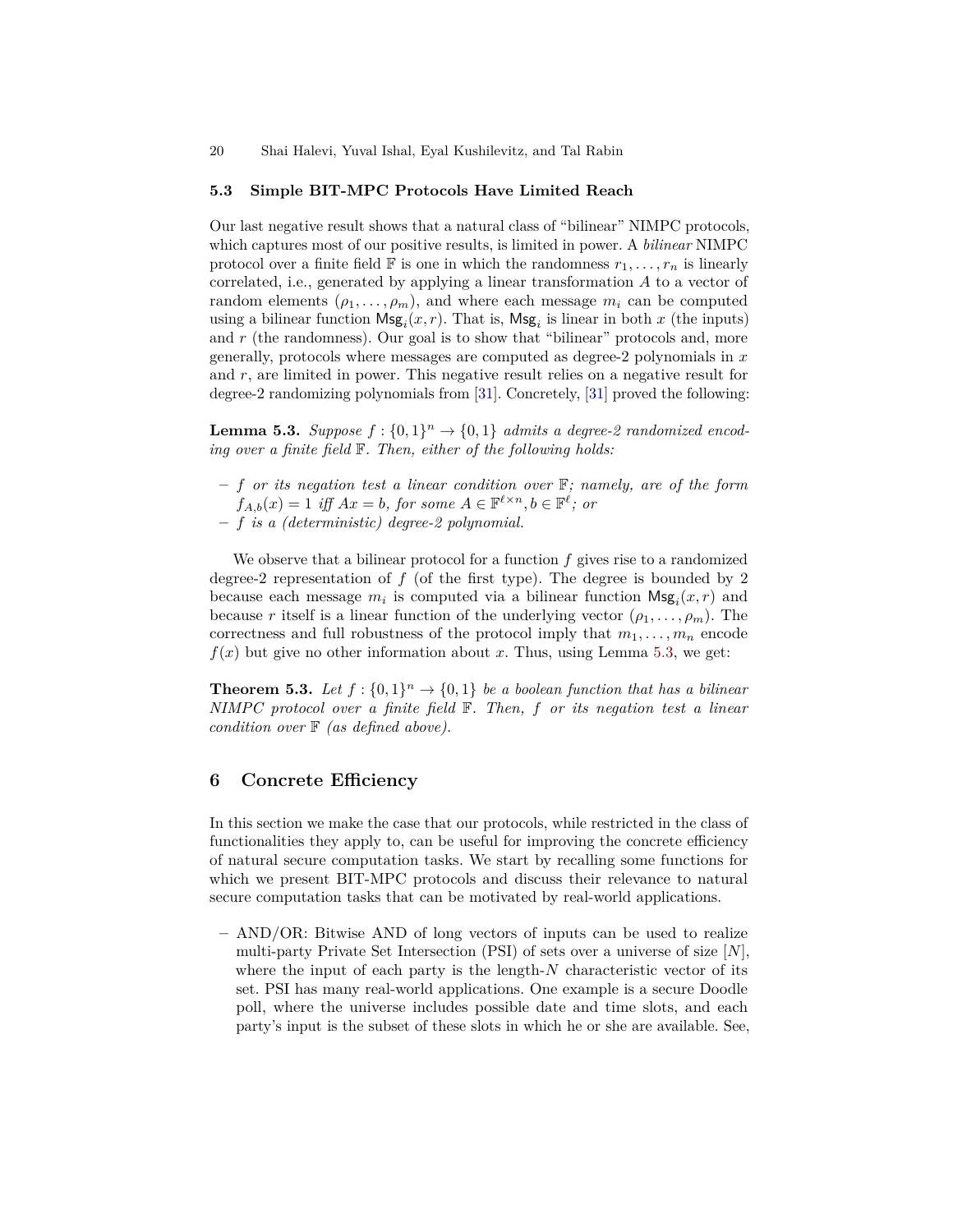<span id="page-20-0"></span>e.g., [\[34\]](#page-27-1) and references therein for pointers on existing PSI protocols and their applications. Many of these applications are relevant even with feasible domain size, and even in the multiparty case.

- **–** MIN/MAX: This is generally useful for auctions. Note that the variant in which the identity of the winner is revealed is reducible to the plain variant by encoding the identity of the owner of each input in the least significant bits of the input.
- **–** Multiparty equality: Deciding whether all inputs are equal can be useful for checking whether there is agreement on the same candidate, whether different copies of the same information are identical, etc. In some of these cases, it is important to hide the identity of the outliers. See [\[19\]](#page-26-13) for applications of secure two-party equality computation, some of which are relevant also in the multi-party case.

In all of the above cases, the residual security guarantee that we get in the presence of a dishonest majority is meaningful. In particular, it only reveals a very small amount of joint information about the inputs of honest parties, and moreover this information can typically be obtained in the ideal model via an adversarial choice of the input.

We now discuss the asymptotic and concrete efficiency features of optimized variants of our BIT-MPC protocols that make them more attractive than standard protocols for MPC with no honest majority. For concreteness we focus on the AND function, but similar optimizations apply to the other functions as well. We exclude from the discussion protocols based on fully homomorphic encryption (let alone general-purpose obfuscation) that do not seem to offer a competitive alternative for such simple computational tasks.

Existing "GMW-style" protocols for *n*-party AND that remain secure in the presence of an arbitrary number of (semi-honest) corrupted parties require  $O(n^3)$ instances of oblivious transfer. This makes the total communication complexity  $O(kn^3)$ , where  $k$  is a computational security parameter. While some optimizations are possible using pseudo-random secret sharing (PRSS) [\[14\]](#page-25-5), we are not aware of an OT-based protocol whose communication complexity is below *O*(*kn*<sup>2</sup> ). In particular, even for a small number of parties such as  $n = 10$ , each party should communicate thousands of bits for a single AND computation. The main barrier is the use of oblivious transfers: the protocol consumes many of them, and efficient OT extension techniques [\[30\]](#page-26-14) still require a significant amount of communication per OT instance.

Our BIT-MPC protocols replace OT with linear secret sharing, whose efficiency can be amortized via PRSS and/or share packing [\[21\]](#page-26-1). We note that the PRSS technique, when applied to threshold secret sharing schemes, incurs a computational cost (e.g., number of PRG invocations) that grows exponentially with the number of parties. Thus, this optimization can only be applied in practice when the number of parties is not too big.

Concretely, given a PRSS setup of replicated PRG seeds, our BIT-MPC protocol for AND of *n* input bits with  $2^{-s}$  error probability needs only two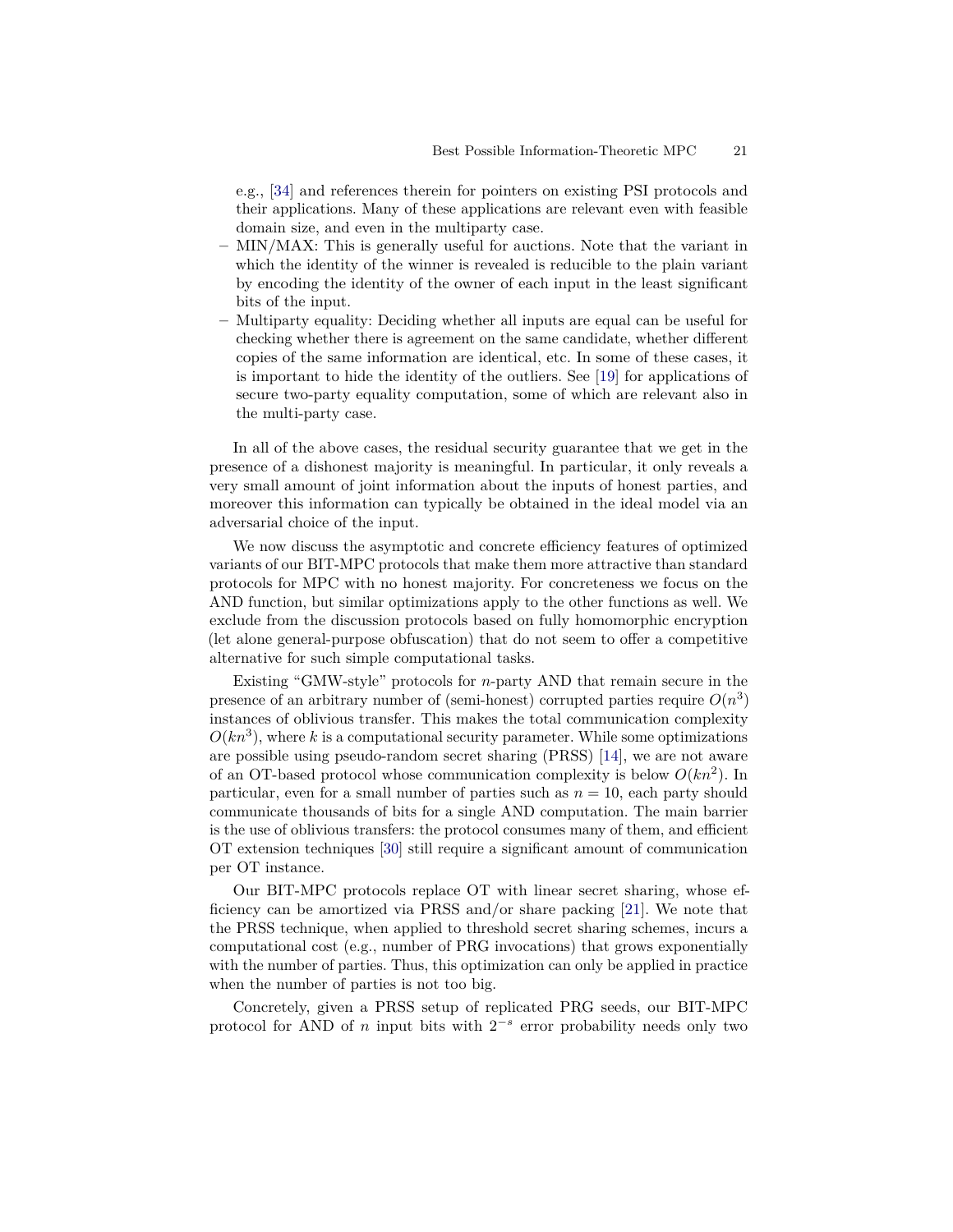<span id="page-21-2"></span>rounds of interaction, where each party broadcasts *s* + 1 bits in each round (or sends a total of  $(n-1)(s+1)$  bits over point-to-point channels). The computational complexity is dominated by roughly  $\binom{n}{n/2}$  PRG calls (that can be implemented in practice via AES) per party. We do not know how to get MPC protocols that achieve a similar level of efficiency in the setting of standard MPC with no honest majority. Note that these efficiency advantages become very relevant when computing a large number *N* of instances. This case is motivated by some of the applications discussed above.

When the number of parties *n* is big, the PRSS technique no longer applies, but can be replaced by the use of packed secret sharing. This gives an amortized communication cost of  $O(s)$  bits of point-to-point communication per AND computation per party, at the price of a slightly reduced (full) security threshold. Here one does not need any setup nor a direct implementation of broadcast to get this level of efficiency.

## <span id="page-21-0"></span>**7 BIT-MPC with Security Against Malicious Parties**

Our main focus in this paper is on BIT-MPC in the presence of a semi-honest (i.e., passive) adversary, who does not modify the messages sent by corrupted parties. In this section, we briefly discuss an extension of our notion of BIT-MPC and some of our results to the setting of a malicious (i.e., active) adversary.

We start by discussing the modified security definition for this case. In the case of security against a malicious adversary, we need to replace the direct definitions of standard and residual security, from Definition [2.2,](#page-5-0) by a simulation-based definition that compares the real-world execution of the protocol in the presence of a malicious adversary to an ideal-world execution in the presence of a simulator. Moreover, whereas in the case of an honest majority one can achieve full security (either when  $t < n/3$  over secure point-to-point channels [\[6,](#page-25-1)[11\]](#page-25-2) or with  $t < n/2$ if broadcast is additionally available [\[35\]](#page-27-0)), for the case of a dishonest majority we generally need to settle for "security with abort."

### **7.1 Defining BIT-MPC with a Malicious Adversary**

At a high level, we modify the standard security definition of MPC (see [\[23\]](#page-26-15)) by changing the ideal model experiment so that the adversary gets an explicit description of the residual function.<sup>[6](#page-21-1)</sup>

For a set *T* of parties, we can consider four "types" of security that a protocol can offer against a corrupted *T*: ensuring either standard or residual security, and either guaranteed output delivery or security with abort. For simplicity,

<span id="page-21-1"></span> $6$  Clearly, this definition can only be satisfied with efficient simulation for functions whose residual function has a small description, such as functions on a small input domain or symmetric functions. Our negative results suggest that this restriction is inevitable.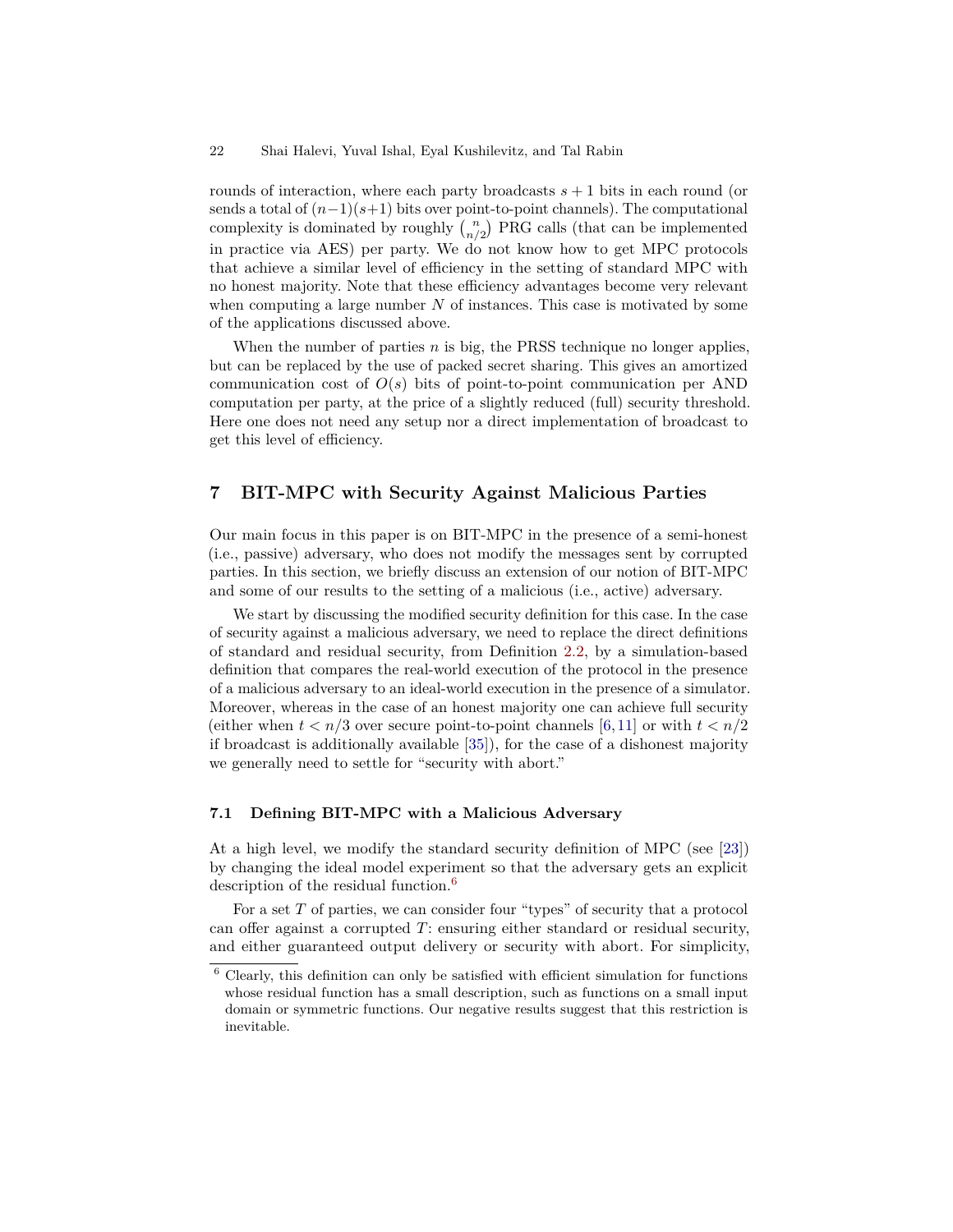<span id="page-22-0"></span>the definition below only deals with two types of sets, "minority sets" against which we have full security with guaranteed output delivery, and "majority sets" against which we can only ensure residual security with abort. (Dealing with four different "types" is of course possible, but cumbersome.) Also for simplicity we only deal with the threashold variants of the definition (rather than arbitrary access structures). Hence, below we have a single threshold *t* upto which we ensure *full security* with guaranteed output delivery, whereas for more than *t* corrupted parties we settle for *residual security with abort*. The typical threshold *t* is  $t < n/3$ , for protocols over secure point-to-point channels, or  $t < n/2$  with broadcast.

**Definition 7.1.** Let f be an *n*-input function. let  $\Pi[\kappa]$  be an *n*-party protocol *that depends on parameter*  $\kappa$ *, and consider some threshold*  $t \leq n$ *. We say that*  $\Pi$ *is a t-secure, best-possible, information-theoretic protocol for f in the presence of malicious adversaries (or malicious t-BIT-MPC) if for every (malicious, static, computationally unbounded) adversary* A *attacking Π*[*κ*] *there exists a simulator*  $\mathcal{S}, \text{ with } 2^{-\kappa} \text{ simulation error, that corrupts the same set of parties in the following.}$ *ideal model:*

- **– Standard security for up to** *t* **corruptions:** *If* A *corrupts at most t parties, the ideal model is as in the original definition from [\[23\]](#page-26-15) for MPC with full security: each party sends its input to the trusted party (where the simulator* S *can change inputs of corrupted parties), the trusted party computes f and delivers the outputs to all parties.*
- **– Residual security with abort beyond** *t* **corruptions:** *If* A *corrupts more than t parties, the ideal model is defined as follows: (1) each party sends its input to the trusted party; (2) the trusted party sends a description of the residual function of f (defined by the inputs of uncorrupted parties) to* S*; (3)* S *decides whether to abort or to have the trusted party deliver the outputs of uncorrupted parties.*

#### **7.2 BIT-MPC Protocols with Malicious Adversaries**

In this section, we discuss the possibility of applying variants of the protocols from Section [4](#page-7-0) in the presence of malicious adversaries. For this, we need to examine the effect of malicious behavior in all three components: the generation of the correlated randomness, the local computation of the NIMPC messages, and the distributed NIMPC evaluation. We discuss each of these components separately.

**Correlated randomness generation.** In the semi-honest case, we could generate any *linear correlation n*-securely using a simple information-theoretic protocol based on additive secret sharing. This protocol fails to be secure against malicious parties. In fact, the impossibility of information-theoretic coin-tossing with dishonest majority means that this insecurity is inherent. To get around this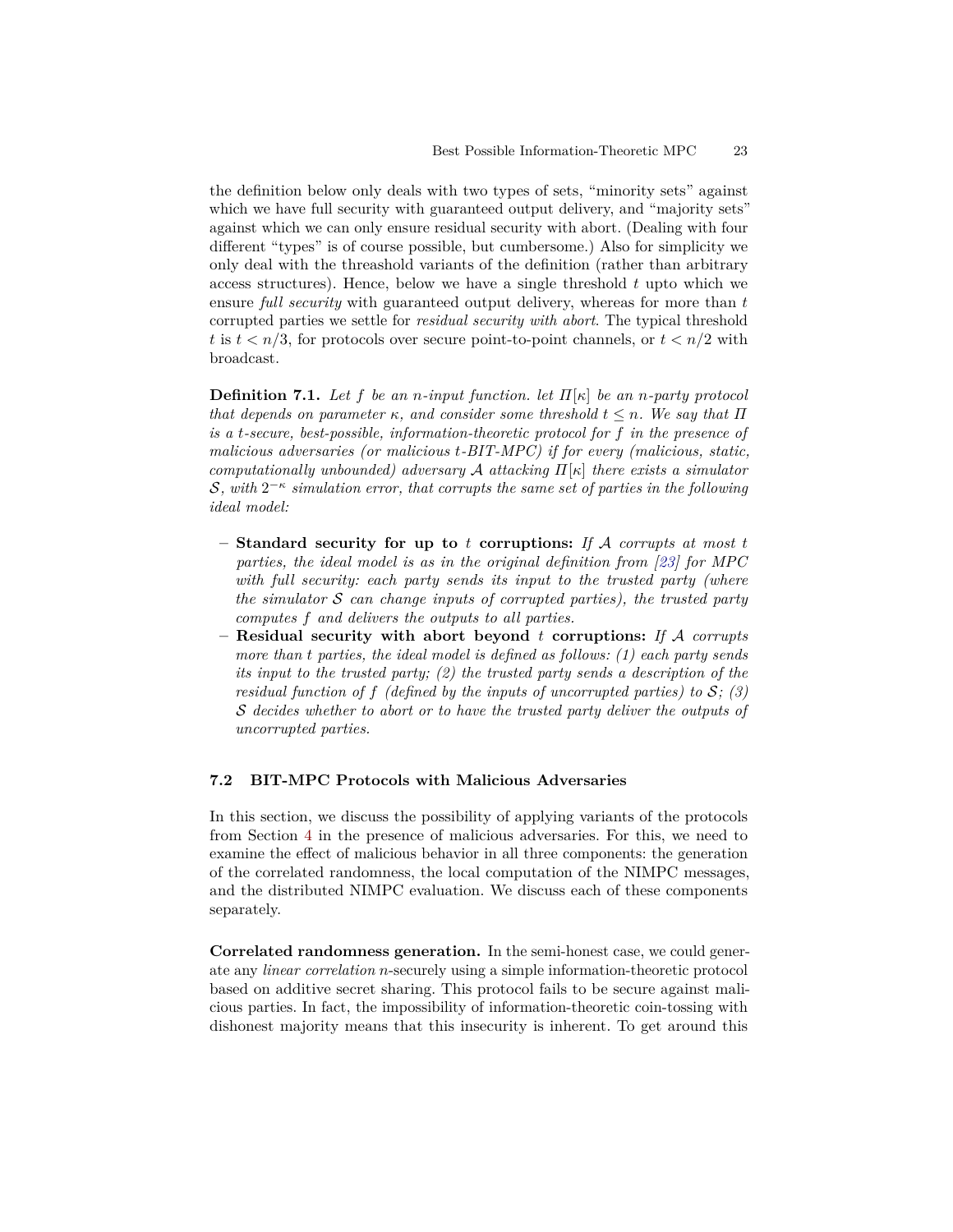<span id="page-23-0"></span>impossibility, we consider the following "semi-malicious" relaxation of NIMPC with *replicated* correlation: when considering security against a collusion of the evaluator and a set of parties *T*, all of the random inputs involving *T* can be chosen adversarially (independently of the random inputs that are owned only by uncorrupted parties) but they are restricted to satisfy the prescribed replication pattern. It is easy to check that all of the previous protocols in this model remain secure even in this slightly more adversarial setting. Intuitively, this follows from the fact that even in the semi-honest model, the security of the uncorrupted parties is only protected by the random inputs that are unknown to the adversary. Finally, we observe that in the special case of *pairwise-replicated correlation*, we can generate the randomness in the straightforward way by making one of each pair of parties  $P_i$ ,  $P_j$  pick the common randomness  $r_{i,j}$  and send it to the other. Here the effect of a malicious adversary is equivalent to that of a semi-malicious adversary who can pick the random inputs adversarially but otherwise behaves honestly. Note that this is not the case for general replicated randomness, where the adversary can make replicated randomness owned by different honest parties inconsistent. From here on, we focus on BIT-MPC protocols that are obtained via NIMPC with pairwise-replicated randomness. This captures most of the examples from the previous section, including AND/OR and AllEq.

**Local computation of NIMPC messages.** Here we need to ensure that any malicious strategy of picking NIMPC messages by the adversary (independently of the honest parties' NIMPC messages) can be simulated by an honest strategy. Consider for example the direct protocol for the OR function. Here each party first maps a 0 input to 0 or a 1 input to a random nonzero group element, and then adds the correlated randomness (obtained via pairwise-replicated randomness). Note that for any fixed choice of the correlated randomness, every group element is a valid message, and moreover it is easy for the simulator to extract the input from the correlated randomness and the message (namely, the input is 0 if the two values are equal and 1 otherwise). One can check that the same is true for the more general NIMPC protocol for affine space membership. Here each party multiplies its (shifted) input by the correlated randomness  $r_i$ . Unless  $r_i = 0$ , which occurs with negligible probability, the simulator can extract an effective input from *r<sup>i</sup>* and the NIMPC message.

**Distributed NIMPC evaluation.** This is the easiest part to handle, since we can simply apply off-the-shelf information-theoretic protocols that provide security against malicious adversaries. Depending on the setting, we can either use protocols such as [\[6,](#page-25-1) [11\]](#page-25-2) for perfect *t*-security over secure point-to-point channels when  $t < n/3$ , or alternatively protocols such as [\[35\]](#page-27-0) for statistical security over secure point-to-point channels and broadcast when  $t < n/2$ .

**Beyond affine space membership.** Using the above methodology, we can get BIT-MPC protocols for affine space membership whenever the correlated randomness can be obtained via pairwise-replicated correlation. This captures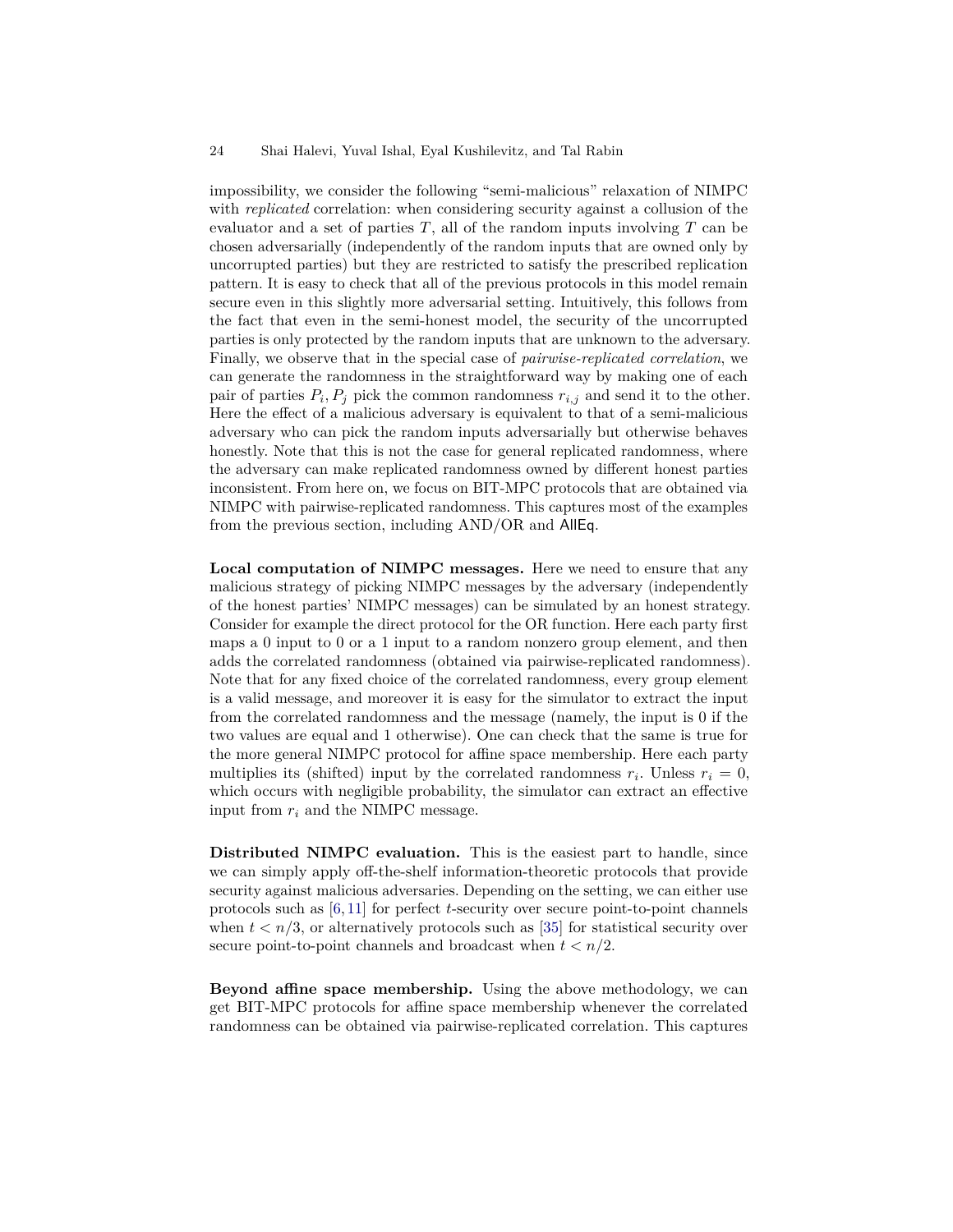<span id="page-24-2"></span>the most useful examples of AND/OR and AllEq, but does not directly capture applications that build on top of them, such as the protocols for the MAX function. Recall that the MAX function computes the maximum of *n* integers in  $\mathbb{Z}_p$ . We presented two BIT-MPC protocols for MAX in Fig. [3](#page-12-0) and Fig. [4.](#page-12-1) The first has constant round complexity but high communication complexity (linear in  $p$ ), while the second uses binary search and multiple rounds to make the communication complexity grow only logarithmically with *p*. Both of these protocols use a BIT-MPC protocol for OR as a subroutine. However, they are both insecure against a malicious adversary even if the underlying OR protocol is fully secure against a malicious adversary. The attack is the same in both cases: even a single malicious party chooses its inputs for the OR protocol nonmonotonically it can both simultaneously "win" (i.e., determine the output) and learn the maximum of the honest parties' inputs. This contradicts the full security requirement for the case of dishonest minority.

We propose two solutions to overcome the above attack and obtain a BIT-MPC protocol for MAX with security against malicious adversaries. The first solution is a sequential version of the protocol from Fig. [3,](#page-12-0) where in round  $\ell$  the input for the OR function of party  $P_i$  is a bit  $\chi_{i,\ell}$  which equals 1 if its input is at least  $p - \ell$  and 0 otherwise. The protocol terminates with output  $p - \ell_0$ after the first round  $\ell_0$  in which the OR-output is 1. In the protocol, the only degree of freedom the adversary has is to choose the first round in which one of its inputs is 1 (assuming that the protocol did not terminate before this round), and this choice can be simulated by an honest strategy. Finally, we note that it is also possible to get a constant-round protocol for MAX via a non-interactive reduction to secure modular addition that uses the nested subgroup technique from [\[16\]](#page-25-14). The idea is that MAX of inputs in [*m*] can be reduced to addition in the group  $\mathbb{Z}_{q^m}$  (where *q* is a prime of size  $> 2^{\kappa}$ ) in the following way. Each input  $x_i$  is locally encoded as a random multiple of  $q^{m-x_i}$  in  $\mathbb{Z}_{q^m}$ , and then the *n* encoded inputs  $x_i'$  are added via a BIT-MPC protocol for addition in  $\mathbb{Z}_{q^m}$ . Due to the nested subgroup structure, the maximal multiple of *q* which divides the output will reveal the MAX value except with 1*/q* probability. Moreover, in this protocol a malicious adversary has no cheating space, as every possible choice of the encoded input  $x_i'$  in  $\mathbb{Z}_{q^m}$  corresponds to an honest input. We leave open the question of obtaining a BIT-MPC protocol for MAX, with security against a malicious adversary, where the communication complexity grows logarithmically with *m*.

### **References**

- <span id="page-24-0"></span>1. Abadi, M., Feigenbaum, J., Kilian, J.: On hiding information from an oracle (extended abstract). In: Aho, A. (ed.) 19th ACM STOC. pp. 195–203. ACM Press (May 1987) (Pages [4](#page-3-0) and [19.](#page-18-1))
- <span id="page-24-1"></span>2. Agarwal, N., Anand, S., Prabhakaran, M.: Brief announcement: On secure m-party computation, commuting permutation systems and unassisted non-interactive MPC. In: 45th International Colloquium on Automata, Languages, and Programming,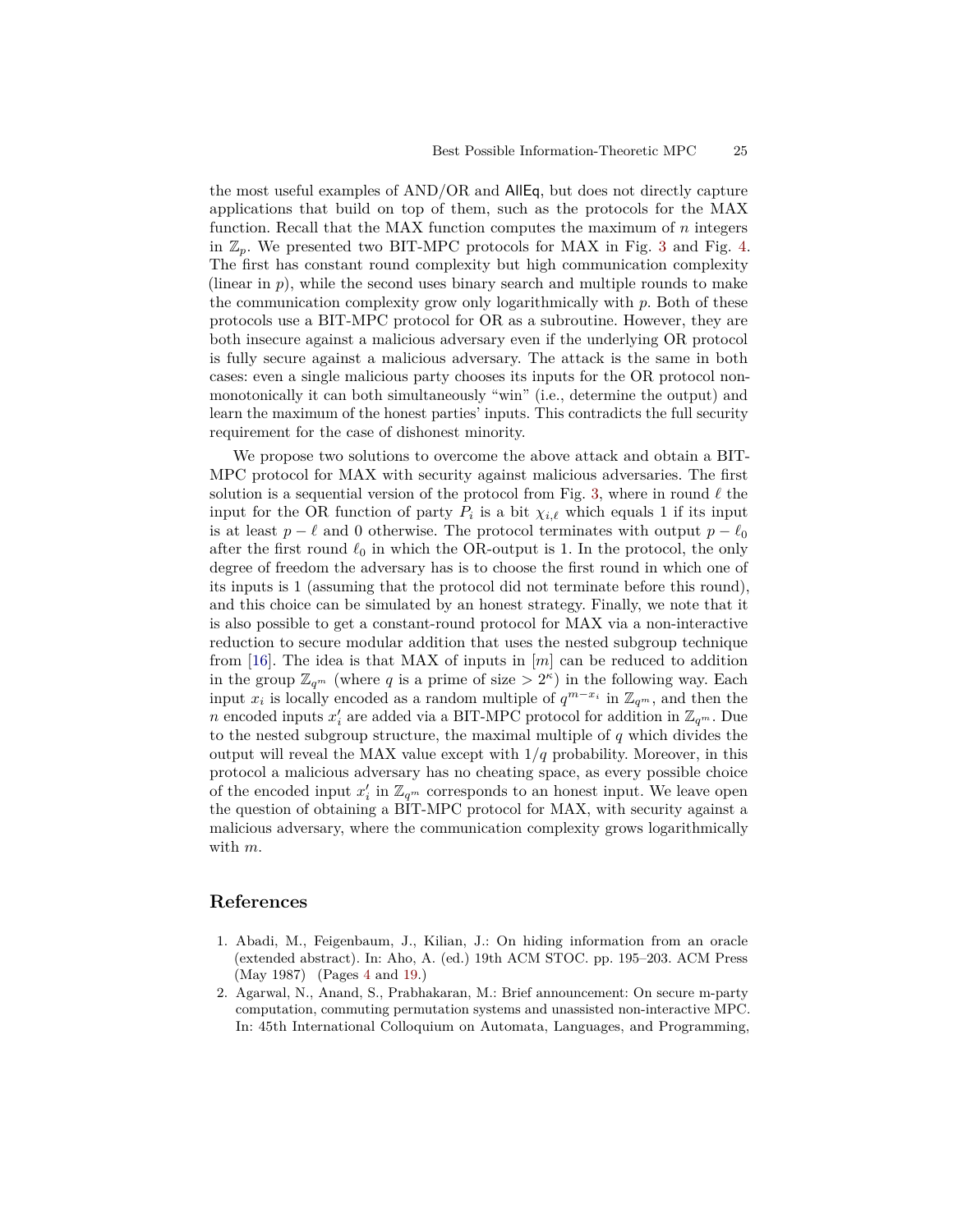ICALP 2018, July 9-13, 2018, Prague, Czech Republic. pp. 103:1–103:4 (2018), <https://doi.org/10.4230/LIPIcs.ICALP.2018.103> (Page [5.](#page-4-1))

- <span id="page-25-0"></span>3. Ames, S., Hazay, C., Ishai, Y., Venkitasubramaniam, M.: Ligero: Lightweight sublinear arguments without a trusted setup. In: CCS. pp. 2087–2104. ACM (2017)  $(Pase 2.)$  $(Pase 2.)$  $(Pase 2.)$
- <span id="page-25-6"></span>4. Beimel, A., Gabizon, A., Ishai, Y., Kushilevitz, E., Meldgaard, S., Paskin-Cherniavsky, A.: Non-interactive secure multiparty computation. In: Garay, J.A., Gennaro, R. (eds.) CRYPTO 2014, Part II. LNCS, vol. 8617, pp. 387–404. Springer, Heidelberg (Aug 2014) (Pages [4,](#page-3-0) [5,](#page-4-1) [7,](#page-6-2) [11,](#page-10-1) and [16.](#page-15-1))
- <span id="page-25-7"></span>5. Beimel, A., Malkin, T., Micali, S.: The all-or-nothing nature of two-party secure computation. In: Wiener, M.J. (ed.) CRYPTO'99. LNCS, vol. 1666, pp. 80–97. Springer, Heidelberg (Aug 1999) (Pages [4](#page-3-0) and [17.](#page-16-1))
- <span id="page-25-1"></span>6. Ben-Or, M., Goldwasser, S., Wigderson, A.: Completeness theorems for noncryptographic fault-tolerant distributed computation (extended abstract). In: 20th ACM STOC. pp. 1–10. ACM Press (May 1988) (Pages [2,](#page-1-0) [4,](#page-3-0) [17,](#page-16-1) [22,](#page-21-2) and [24.](#page-23-0))
- <span id="page-25-4"></span>7. Benaloh, J.C.: Secret sharing homomorphisms: Keeping shares of a secret sharing. In: Odlyzko, A.M. (ed.) CRYPTO'86. LNCS, vol. 263, pp. 251–260. Springer, Heidelberg (Aug 1987) (Pages [2](#page-1-0) and [14.](#page-13-0))
- <span id="page-25-10"></span>8. Benhamouda, F., Krawczyk, H., Rabin, T.: Robust non-interactive multiparty computation against constant-size collusion. In: Advances in Cryptology - CRYPTO 2017 - 37th Annual International Cryptology Conference, Santa Barbara, CA, USA, August 20-24, 2017, Proceedings, Part I. pp. 391–419 (2017), [https://doi.org/10.](https://doi.org/10.1007/978-3-319-63688-7_13) [1007/978-3-319-63688-7\\_13](https://doi.org/10.1007/978-3-319-63688-7_13) (Page [8.](#page-7-1))
- <span id="page-25-11"></span>9. Chaum, D.: The dining cryptographers problem: Unconditional sender and recipient untraceability. Journal of Cryptology  $1(1)$ ,  $65-75$   $(1988)$   $(Page 11.)$  $(Page 11.)$  $(Page 11.)$
- <span id="page-25-9"></span>10. Chaum, D.: The spymasters double-agent problem: Multiparty computations secure unconditionally from minorities and cryptographically from majorities. In: Brassard, G. (ed.) CRYPTO'89. LNCS, vol. 435, pp. 591–602. Springer, Heidelberg (Aug 1990) (Page [5.](#page-4-1))
- <span id="page-25-2"></span>11. Chaum, D., Crépeau, C., Damgård, I.: Multiparty unconditionally secure protocols (extended abstract). In: 20th ACM STOC. pp. 11–19. ACM Press (May 1988) (Pages [2,](#page-1-0) [4,](#page-3-0) [22,](#page-21-2) and [24.](#page-23-0))
- <span id="page-25-8"></span>12. Chor, B., Kushilevitz, E.: A zero-one law for Boolean privacy (extended abstract). In: 21st ACM STOC. pp. 62–72. ACM Press (May 1989) (Pages [4,](#page-3-0) [17,](#page-16-1) and [18.](#page-17-0))
- <span id="page-25-3"></span>13. Chor, B., Kushilevitz, E.: A zero-one law for Boolean privacy. SIAM Journal on Discrete Math. 4, 36–47 (1991) (Page [2.](#page-1-0))
- <span id="page-25-5"></span>14. Cramer, R., Damgård, I., Ishai, Y.: Share conversion, pseudorandom secret-sharing and applications to secure computation. In: Theory of Cryptography, Second Theory of Cryptography Conference, TCC 2005, Cambridge, MA, USA, February 10-12, 2005, Proceedings. pp. 342–362 (2005), [https://doi.org/10.1007/](https://doi.org/10.1007/978-3-540-30576-7_19) [978-3-540-30576-7\\_19](https://doi.org/10.1007/978-3-540-30576-7_19) (Pages [4,](#page-3-0) [8,](#page-7-1) [14,](#page-13-0) and [21.](#page-20-0))
- <span id="page-25-12"></span>15. Cramer, R., Damgård, I., Ishai, Y.: Share conversion, pseudorandom secret-sharing and applications to secure computation. In: Kilian, J. (ed.) TCC 2005. LNCS, vol. 3378, pp. 342–362. Springer, Heidelberg (Feb 2005) (Page [11.](#page-10-1))
- <span id="page-25-14"></span>16. Cramer, R., Fehr, S., Ishai, Y., Kushilevitz, E.: Efficient multi-party computation over rings. In: Biham, E. (ed.) EUROCRYPT 2003. LNCS, vol. 2656, pp. 596–613. Springer, Heidelberg (May 2003) (Page [25.](#page-24-2))
- <span id="page-25-13"></span>17. Damgård, I., Ishai, Y.: Constant-round multiparty computation using a black-box pseudorandom generator. In: Shoup, V. (ed.) CRYPTO 2005. LNCS, vol. 3621, pp. 378–394. Springer, Heidelberg (Aug 2005) (Page [14.](#page-13-0))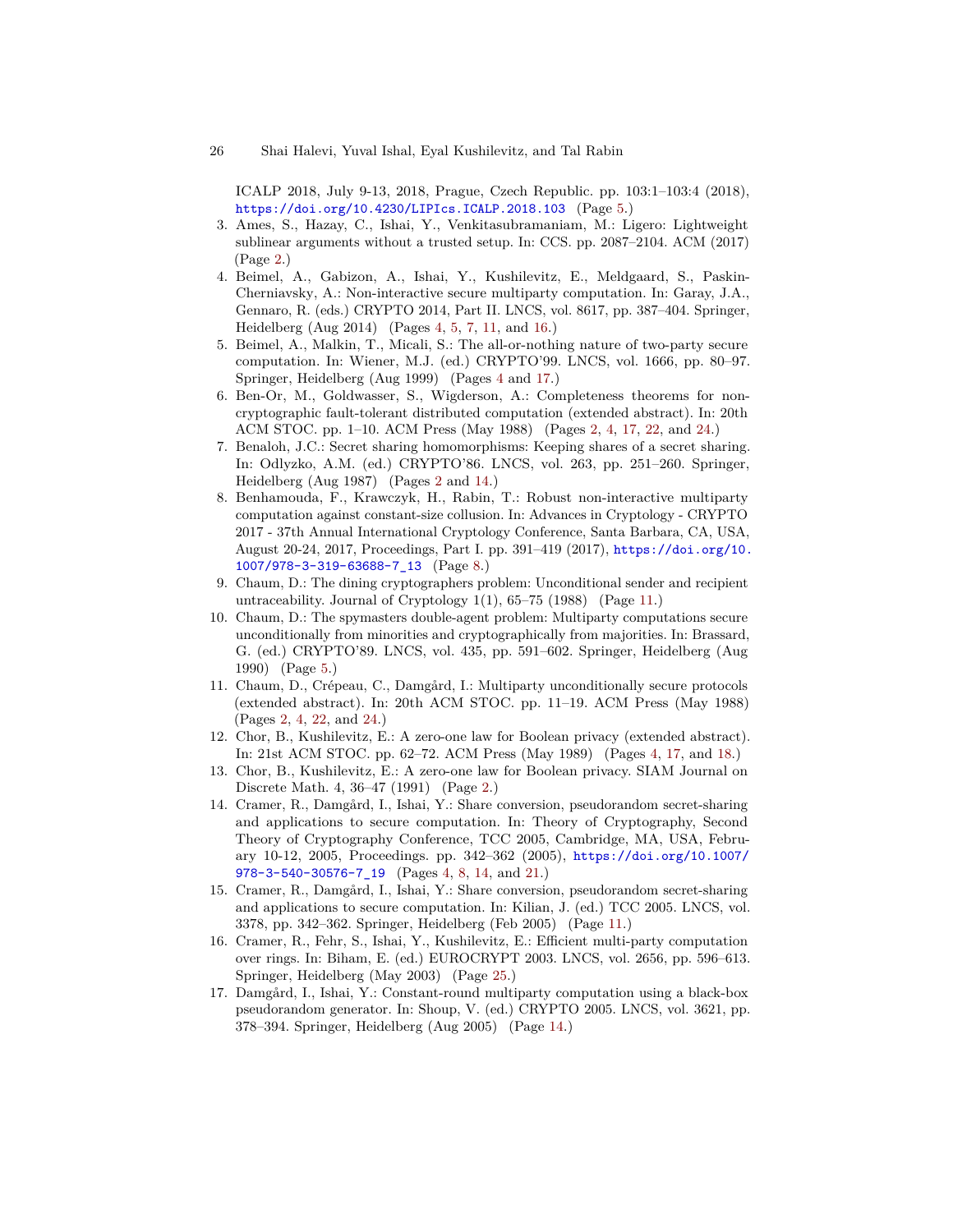- <span id="page-26-0"></span>18. Damgård, I., Ishai, Y.: Scalable secure multiparty computation. In: Dwork, C. (ed.) CRYPTO 2006. LNCS, vol. 4117, pp. 501–520. Springer, Heidelberg (Aug 2006) (Pages [2,](#page-1-0) [4,](#page-3-0) and [10.](#page-9-2))
- <span id="page-26-13"></span>19. Fagin, R., Naor, M., Winkler, P.: Comparing information without leaking it. Commun. ACM 39(5), 77–85 (1996), <http://doi.acm.org/10.1145/229459.229469> (Page [21.](#page-20-0))
- <span id="page-26-11"></span>20. Feige, U., Kilian, J., Naor, M.: A minimal model for secure computation (extended abstract). In: 26th ACM STOC. pp. 554–563. ACM Press (May 1994) (Page [7.](#page-6-2))
- <span id="page-26-1"></span>21. Franklin, M.K., Yung, M.: Communication complexity of secure computation (extended abstract). In: 24th ACM STOC. pp. 699–710. ACM Press (May 1992) (Pages [2,](#page-1-0) [4,](#page-3-0) [10,](#page-9-2) and [21.](#page-20-0))
- <span id="page-26-12"></span>22. Gilboa, N., Ishai, Y.: Compressing cryptographic resources. In: Advances in Cryptology - CRYPTO '99, 19th Annual International Cryptology Conference, Santa Barbara, California, USA, August 15-19, 1999, Proceedings. pp. 591–608 (1999), [https://doi.org/10.1007/3-540-48405-1\\_37](https://doi.org/10.1007/3-540-48405-1_37) (Pages [8](#page-7-1) and [14.](#page-13-0))
- <span id="page-26-15"></span>23. Goldreich, O.: Foundations of Cryptography: Basic Applications. Cambridge University Press (2004) (Pages [22](#page-21-2) and [23.](#page-22-0))
- <span id="page-26-6"></span>24. Goldwasser, S., Rothblum, G.N.: On best-possible obfuscation. In: Vadhan, S.P. (ed.) TCC 2007. LNCS, vol. 4392, pp. 194–213. Springer, Heidelberg (Feb 2007) (Pages [4](#page-3-0) and [19.](#page-18-1))
- <span id="page-26-4"></span>25. Halevi, S., Ishai, Y., Jain, A., Komargodski, I., Sahai, A., Yogev, E.: Non-interactive multiparty computation without correlated randomness. In: Advances in Cryptology - ASIACRYPT 2017 - 23rd International Conference on the Theory and Applications of Cryptology and Information Security, Hong Kong, China, December 3-7, 2017, Proceedings, Part III. pp. 181–211 (2017), [https://doi.org/10.1007/](https://doi.org/10.1007/978-3-319-70700-6_7) [978-3-319-70700-6\\_7](https://doi.org/10.1007/978-3-319-70700-6_7) (Pages [4](#page-3-0) and [8.](#page-7-1))
- <span id="page-26-3"></span>26. Halevi, S., Ishai, Y., Jain, A., Kushilevitz, E., Rabin, T.: Secure multiparty computation with general interaction patterns. In: Proceedings of the 2016 ACM Conference on Innovations in Theoretical Computer Science, Cambridge, MA, USA, January 14-16, 2016. pp. 157–168 (2016), <http://doi.acm.org/10.1145/2840728.2840760>  $(Page 4)$
- <span id="page-26-10"></span>27. Halevi, S., Lindell, Y., Pinkas, B.: Secure computation on the web: Computing without simultaneous interaction. In: Rogaway, P. (ed.) CRYPTO 2011. LNCS, vol. 6841, pp. 132–150. Springer, Heidelberg (Aug 2011) (Page [6.](#page-5-1))
- <span id="page-26-9"></span>28. Hirt, M., Lucas, C., Maurer, U., Raub, D.: Graceful degradation in multi-party computation (extended abstract). In: Fehr, S. (ed.) ICITS 11. LNCS, vol. 6673, pp. 163–180. Springer, Heidelberg (May 2011) (Page [5.](#page-4-1))
- <span id="page-26-2"></span>29. Hirt, M., Maurer, U.M.: Player simulation and general adversary structures in perfect multiparty computation. Journal of Cryptology 13(1), 31–60 (2000) (Page [3.](#page-2-1))
- <span id="page-26-14"></span>30. Ishai, Y., Kilian, J., Nissim, K., Petrank, E.: Extending oblivious transfers efficiently. In: Advances in Cryptology - CRYPTO 2003, 23rd Annual International Cryptology Conference, Santa Barbara, California, USA, August 17-21, 2003, Proceedings. pp. 145–161 (2003), [https://doi.org/10.1007/978-3-540-45146-4\\_9](https://doi.org/10.1007/978-3-540-45146-4_9) (Page [21.](#page-20-0))
- <span id="page-26-7"></span>31. Ishai, Y., Kushilevitz, E.: Randomizing polynomials: A new representation with applications to round-efficient secure computation. In: 41st FOCS. pp. 294–304. IEEE Computer Society Press (Nov 2000) (Pages [5](#page-4-1) and [20.](#page-19-2))
- <span id="page-26-8"></span>32. Ishai, Y., Kushilevitz, E., Lindell, Y., Petrank, E.: Black-box constructions for secure computation. In: Kleinberg, J.M. (ed.) 38th ACM STOC. pp. 99–108. ACM Press (May 2006) (Page [5.](#page-4-1))
- <span id="page-26-5"></span>33. Kushilevitz, E.: Privacy and communication complexity. In: 30th FOCS. pp. 416–421. IEEE Computer Society Press (Oct / Nov 1989) (Pages [4](#page-3-0) and [17.](#page-16-1))